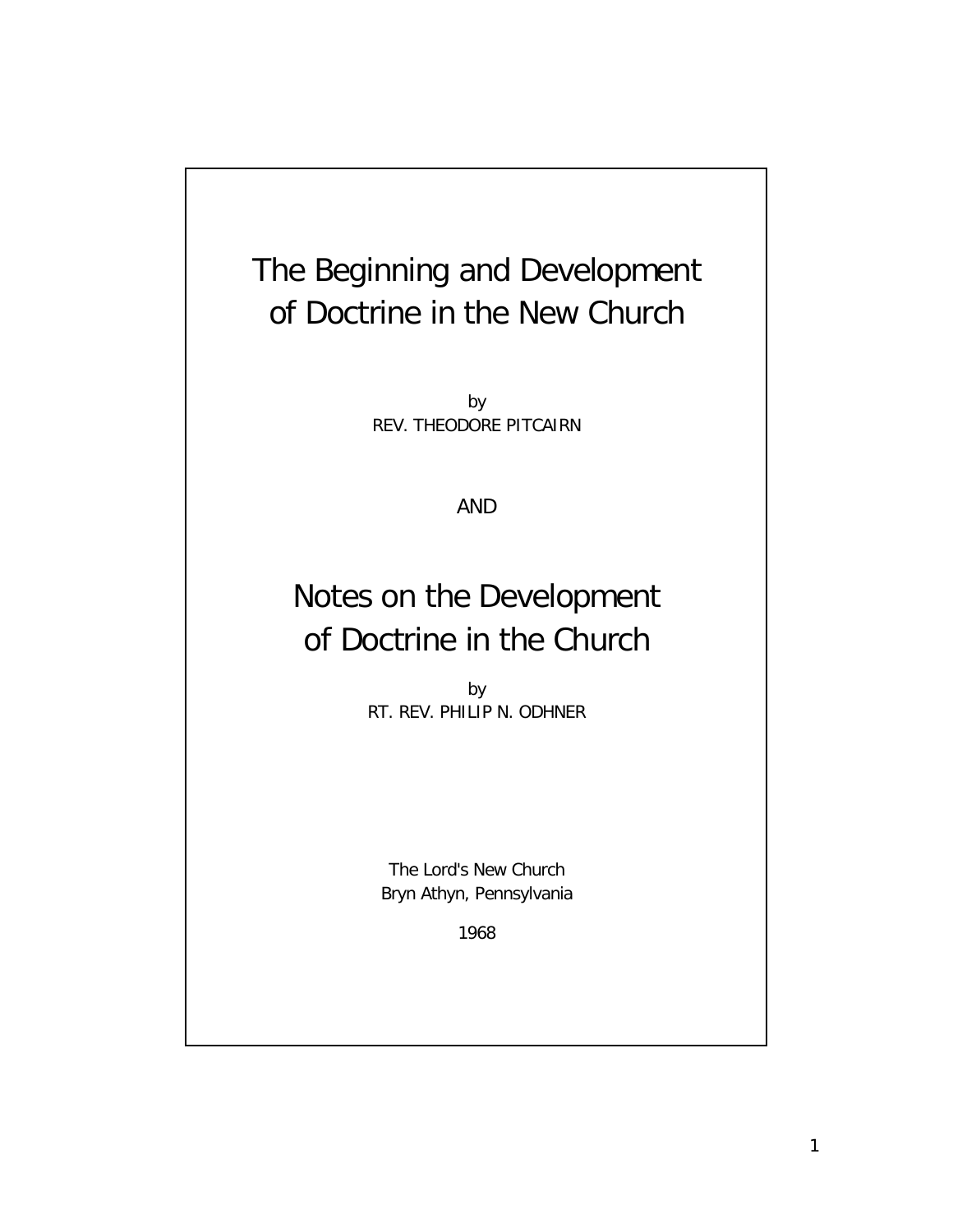**F** ROM the earliest days of the Church in Sweden and England there were some who perceived that the Writings of Emanuel Swedenborg are the Word of the Lord. perceived that the Writings of Emanuel Swedenborg are the Word of the Lord.

In a book by August Nordenskjold in Swedish entitled "Forsamling Formen uti det Nya Jerusalem," published in Copenhagen in 1790, we read:

"The Word of the Lord, the Hebrew and Greek as well as also the Latin, which the Lord has revealed to us through Emanuel Swedenborg is the most holy thing we have in our church; it is our most holy book of law and it is the Lord Himself among us. Therefore no one can be regarded as a member of our Church, if he does not accept all the books of this Word as the very Word and Revelation of the Lord Himself; and as the very holiness of all writing and speech; as an absolute law, most holy as to each sentence, word and letter, yea as containing the understanding of the Lord, far above any understanding of man and with inexhaustible wisdom within wisdom, for angels as well as for men."

There are many similar statements in this book, and also in an article by August Nordenskjold, "Hints for Forming a Plan of a Consortium Eccelesiasticum," appearing in 1790 in The New Jerusalem Magazine, published in London, of which magazine Nordenskjold was one of the editors.

Dr. Beyer, August Nordenskjold and Robert Hindmarsh were friends and carried on a correspondence. Dr. Beyer in a letter to Nordenskjold wrote as follows:

"The internal or spiritual sense, which is the interior or spiritual sense or meaning in the Word, is to be found in the Arcana Coelestia so far as regards the whole of Genesis and Exodus, and likewise in the Apocalypse Revealed, and also in all his works wherever the words "and it signifies" are written in connection with some passage taken from the Word. This sense is the Word itself and is the Holy in the Word. The same has been dictated to the Assessor from Heaven, A.C. 6597, equally as the Word in the letter was dictated to the prophets; and therefore effects immediate communication with heaven,"

Dr. Harry Lenhammar, of Uppsala, Sweden, wrote in 1966: "Beyer is attaching a tremendous importance to Swedenborg's Revelation, as *without* any *hesitation* they are put on the same level as the books of the Bible."

Sven Schmidt was the most outspoken of the early receivers in Sweden, and on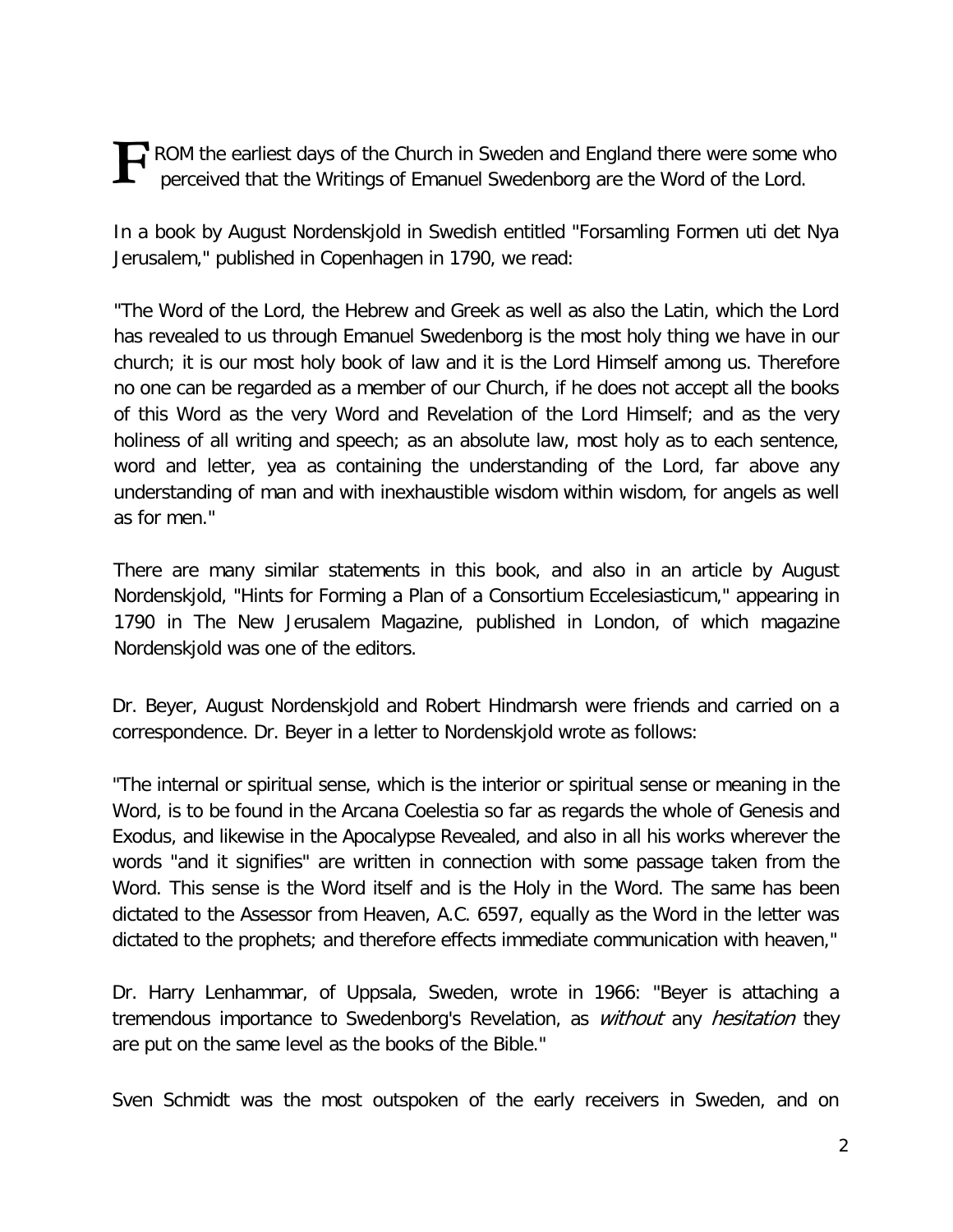account of his strong stand he was the most persecuted of the early members of the New Church. According to the minutes of the Skara Consistory, December 11, 1771, he said: "As the Lord had raised up a New Church body, so the old must perish and there will be a new doctrine from the Lord through the Writings of the Honorable Assessor Swedenborg. In his opinion, these writings are the Work of the Lord, and are one and the same as the Holy Scriptures." This opinion Schmidt had derived from the Lord through the Word.

In opposition to leaders like Beyer, Nordenskjold, Hindmarsh and Schmidt, there were those who equally strongly opposed the belief that the Writings are the Word. The early church in Sweden and England was therefore divided as to the position they took in relation to this Doctrine.

In the "Aurora," a magazine published in London, England, in the year 1799 there is a letter of Roger Benet which reads in part as follows:

"I have in my journeys from place to place, lately met with two different classes of the readers of Honorable Baron Swedenborg's works: One class holding it as a fixed principle with them, that the Baron's writings are really the Word of the Lord, as positively as the writings of the four evangelists, Matthew, Mark, Luke or John, as also his Revelation. . . . The other class readily allows the Baron to be a person highly illuminated by the Lord, and that his writings are highly useful in opening the spiritual sense of the Word, and thereby of the true nature of the New Jerusalem Church state; but still they cannot allow his writings to be upon an equal footing with the Word itself; for, say they, this would he raising the Baron and his writings rather above their proper place, for none can be the Word but the Lord alone." Those who took a negative view to the Writings of Swedenborg being the Word of the Lord prevailed, for a time, until the few who still maintained this Doctrine formed the Academy. This Doctrine became the leading principle of the Academy and General Church, and gave these bodies their distinct character.

In time the question arose as to what was the quality or character of the Writings as the Word; especially as to whether they had an internal sense and a literal sense.

In the year 1891 the Reverend Edward S. Hyatt wrote that the Doctrine of the Sacred Scripture applies to the Writings with reservation. He wrote two long series of sermons illustrating the application of this Doctrine to the Writings. In Mr. Hyatt's later sermons in these series, he dropped the reservation which he first stated. The first fifteen sermons, in which he spoke of reservations, were published in the *New Church*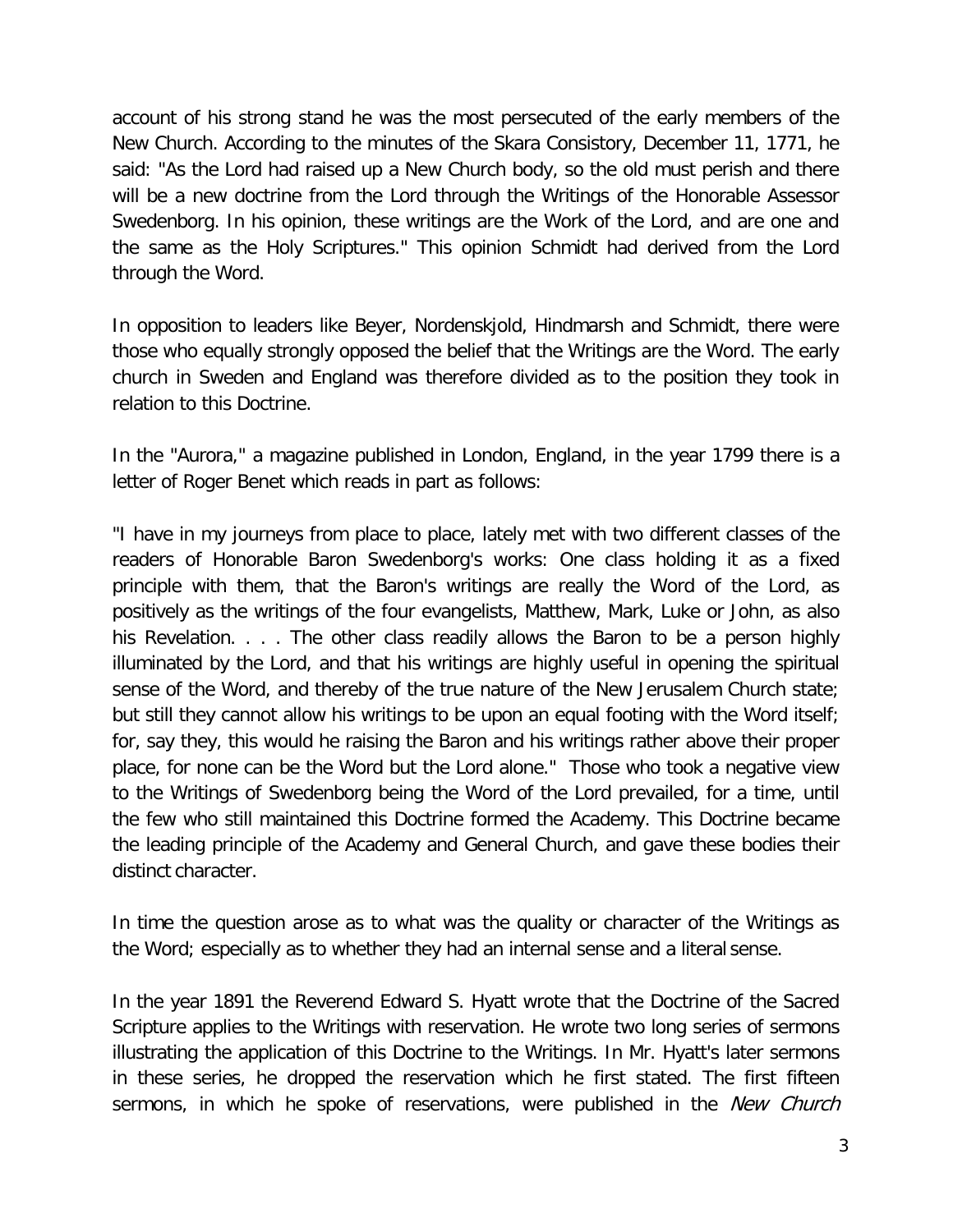Tydings and were known in the Church. These sermons made a deep impression on some ministers and laymen. His later sermons on the subject were not published until forty years later.

In *New Church Life*, November 1904, page 593, there appeared an article by Edward Cranch, Ph.B., M.D., a doctor in Erie, Pennsylvania, entitled: "The Word of the Lord in His Second Coming." In this article Dr. Cranch wrote: "The Writings of Swedenborg, while they reveal the internal or spiritual sense of the Word . . . are yet part of the literal sense, for they are in the world, in the natural degree of Divine Truth.

"The Writings correspond to the Word in the heavens, just as the Word in each heaven corresponds to the Word in the next higher heaven, and all to the Lord, Who in the supreme sense IS the Word.

"Hence again, in the Writings, Divine Truth is present in its fullness, its holiness and its power; from them doctrine for the Church is to be drawn, and by them it is to be confirmed; moreover, by means of these inspired volumes there is conjunction with the Lord and consociation with the angels; also, they are, because in ultimates, a basis, container and support of the highest spiritual and celestial senses, which are now revealed to men through them, as in the clouds of heaven, with power and great glory.

"As the New Testament is based upon and confirmed by the Old Testament, so the Word of the Second Coming, or THIRD TESTAMENT is based upon the Old and New Testament." (Large capitals are those of Dr. Cranch, and are repeated twice in the article.)

He continues, "The words of the New revelation are not Swedenborg's own, although he had a perfect understanding of them."

When Dr. Cranch said that Swedenborg had "a perfect understanding" of the words he used, as is evident from the tenor of the article, he meant that his understanding was free of falsity; not that Swedenborg had an infinite understanding of the words he used. The words used by Swedenborg, of which the Writings consist, being the Second Corning of the Lord, contain the Infinite wisdom of the Lord, while Swedenborg's understanding, like the understanding of every angel and man, was finite. Between the Infinite and the finite there is no ratio.

We read in the *Apocalypse Revealed*, "Here also is a building which we (angels) call the Temple of Wisdom; but no one sees it who believes himself very wise, still less he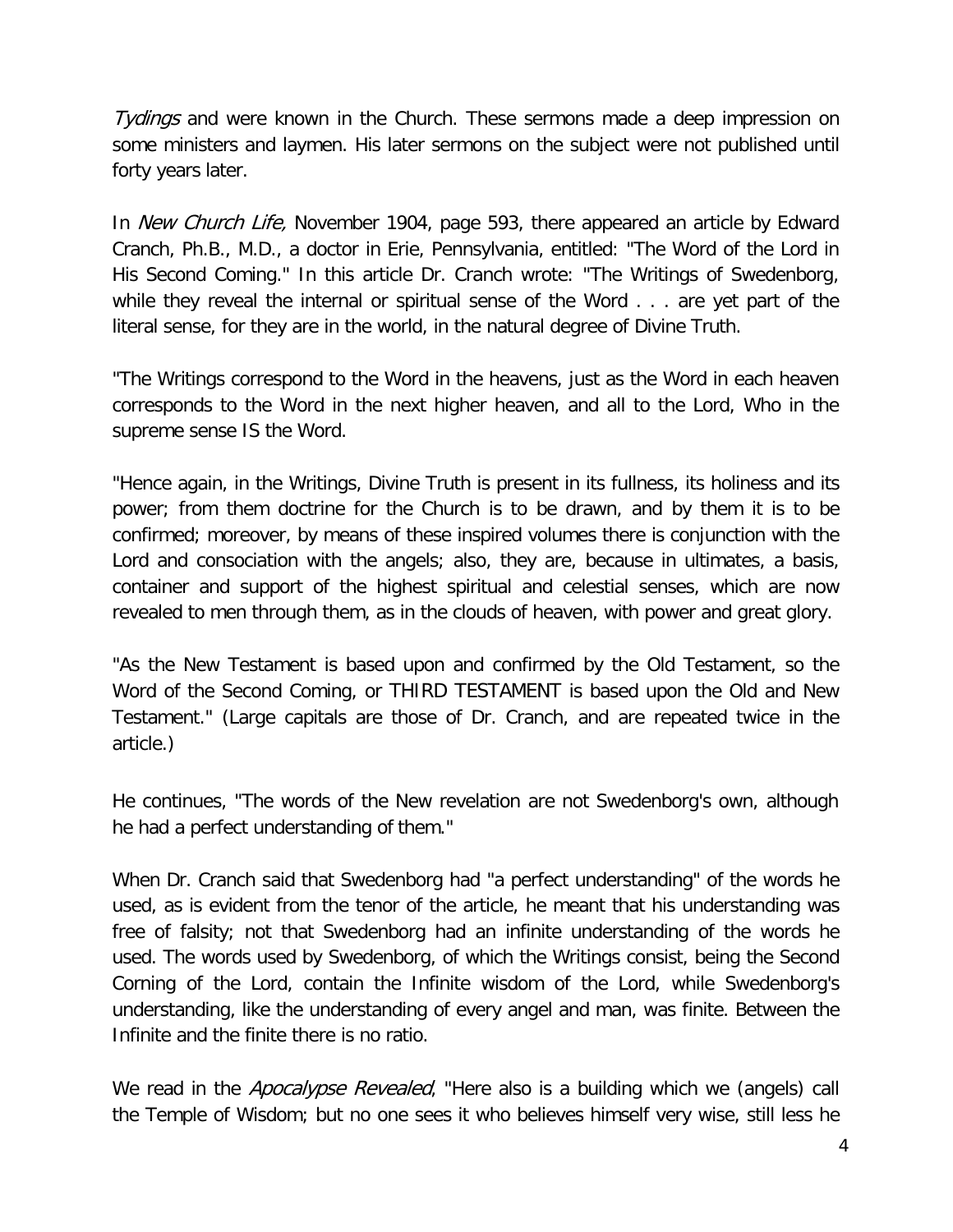who believes himself wise enough, and still less he who believes himself wise from himself. . .

"Genuine wisdom consists in man's seeing from the light of heaven, that the things which he knows, understands, and is wise in are so little respectively to what he does not know, understand, and is wise in, as a drop to the ocean; consequently scarcely anything. Everyone who is in this paradisal garden, and acknowledges from perception and sight that his own wisdom is so little comparatively, sees the temple of wisdom . . . and because I had often thought this, both from science and perception, and lastly from seeing it from interior light, and had acknowledged that man had so little wisdom, behold, it was given me to see that temple." (875)

There are four qualities which, we are told in the Writings, make the Word to be the Word and distinguish it from all other writings, and without which the Word is not the Word.

These four qualities are as follows:

- One: The Word, throughout, in its internal sense, treats of the Glorification of the Lord, the formation of His Kingdom and the Regeneration of man, which is the image of the Glorification of the Lord.
- Two: It is written in a continuous and perfect Divine series from beginning to end.
- Three: Every word in the Word opens to Infinity.
- Four: The Word is perfect in ultimates.

(See: Apocalypse Explained 435, 870; L.J. 1; Doc. S.S. 27; Arcana Coelestia 165, 1936, 2135, 2859, 3540, 4712, 7933, 9022, 9163, 9380, 9386, 9430, 10,400.)

If we read the Writings in the light of merely human reason, and only see their literal sense, they do not appear to have these four characteristics which make the Word to be the Word.

To illustrate: Most of the *Apocalypse Revealed* and *Explained*, a large part of The True Christian Religion, and other smaller works, are historical in their literal sense, treating of the last judgment on the Protestants and Catholics, and the evils and falsities these Churches were in.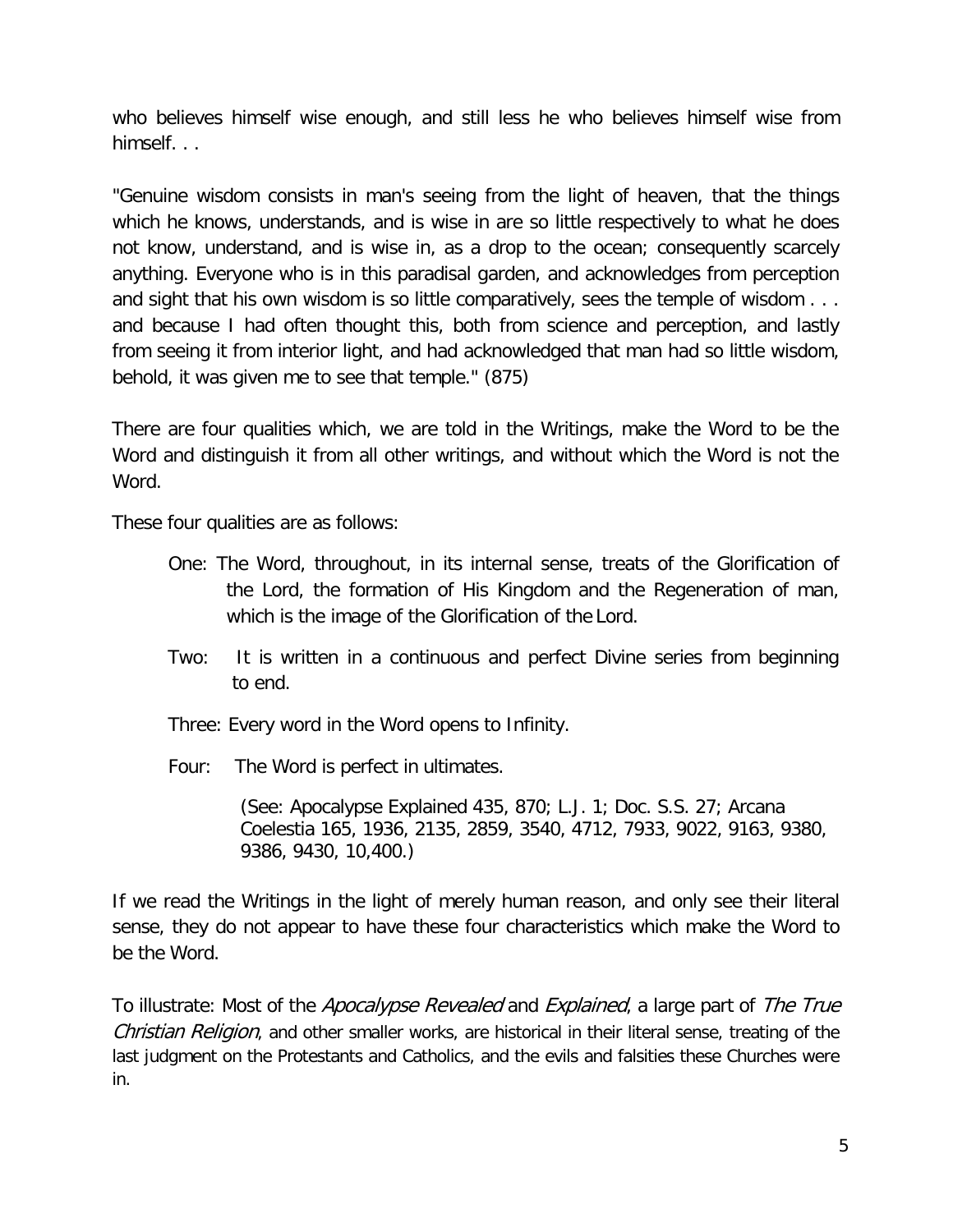The first eleven chapters of the *Arcana Coelestia* in the literal sense treats of the history of the Most Ancient, the Ancient and the Hebrew Church, and in many of the later chapters, the Jewish and Israelitish Church are treated of. Heaven and Hell, to a large extent, in its literal sense, treats of the external appearances of the spiritual world. The Earths in the Universe treats of the inhabitants of other earths, and, in the chapter on spirits from the moon, nothing is said about their character except that they were harmless.

This does not mean that the literal sense of such parts of the Word is not important. One coming from the Protestant or Catholic Church to the New Church should have a clear idea of the evils and falsities of the church which he was in formerly, in order that he may shun these evils and falsities. But, if one has been brought up in the New Church, and has never been in the evils and falsities of the former churches in the external form such as they are in these churches -- if he does not see the corresponding more interior evils and falsities in himself, to which the evils in the Catholic and Protestant Churches correspond, the reading of such parts of the Writings or Third Testament is of little use to him in the work of regeneration. In fact, if a man in the New Church, in reading such passages, looks down on the Catholics and Protestants and imagines himself to be in the good and true, from reading and believing the Writings apart from being reborn, it may lead him into the Jewish feeling of pride of thinking he belongs to a chosen people on account of having the Word which others do not have.

In chapters twelve to fifty of Genesis, as explained in the *Arcana Coelestia*, it treats, in the literal sense, of the glorification of the Lord, and, somewhat, of the regeneration of man. But if man is not in the combats against evil and falsity, that is, if he is not being regenerated, he sees little of what is said in these chapters in application to his own spiritual life, and therefore little as to the particulars and singulars involved. Such a one, not being in the struggles of reformation and regeneration, has not the spiritual experience out of which he can come to a living understanding of the spiritual sense in relation to his life; and, if he does not understand these chapters in relation to his life, still less does he understand them in relation to the glorification of the Lord, although this is the subject treated of in the literal sense.

We are given the teaching: "There are few at this day who are being regenerated, and still fewer who reflect." (Arcana Coelestia 4245.) Unless a man is being regenerated and has the ability to reflect he can have little understanding of the internal of the Word; yet he may learn from those who are wise and have the ability to reflect.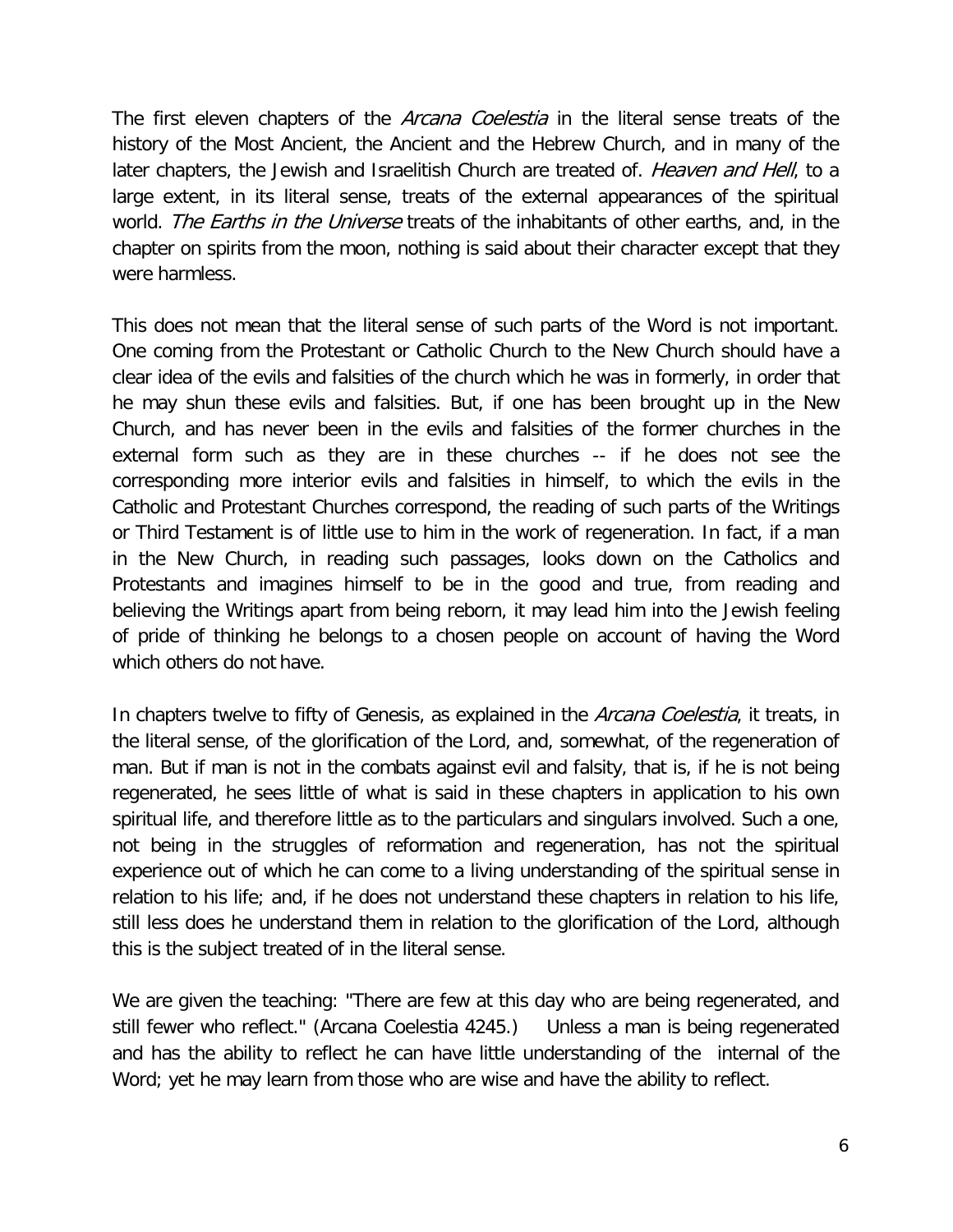If we view the Writings as the Word in this way, we may realize that we are in the early childhood of the church, and that as yet we understand very few of the truths of regeneration.

In the earlier days of the General Church, there was some little knowledge of an internal sense which did not appear in the literal sense. For example: it was taught in Theological School that just as the Arians denied the full Divinity of the Lord in His First Coming, Convention and Conference denied the full Divinity of the Lord in His Second Coming; and that they were therefore internal Arians.

To illustrate the application of the *Doctrine of the Sacred Scripture* to the Writings or Third Testament, we will consider certain numbers from the *Doctrine of the Sacred* Scripture.

"It is in everybody's mouth that the Word is from God, is Divinely inspired, and is therefore Holy; and yet hitherto no-one has known wherein it is Divine. For the Word appears like common writing in a style that is strange, and neither so sublime nor so brilliant as apparently are the writings of the day. For this reason a man who worships nature as God, or in preference to God, and who consequently thinks from himself and what is proper to himself, and not from heaven from the Lord, may easily fall into error in respect to the Word, and into contempt for it, and while reading it say to himself, What is this? What is that? Can this be Divine?...

"But he who thinks in this way does not consider that Jehovah God of heaven and earth, spoke the Word. . . .

"But the natural man cannot be persuaded by these considerations to believe that the Word is the Divine Truth Itself wherein are Divine Wisdom and Divine Life; for he judges it by its style, and in this they do not appear. Yet the style of the Word is the Divine style itself, with which no other style, however sublime and excellent it may seem, is at all to be compared. . . . The style of the Word is such that there is holiness in every sentence and every word, and in some places in the very letters." (1-3)

We suppose that everyone who is impressed by the fact that the Writings are the Word will agree that the above applies to the Writings.

We read again: "In the Word there is a spiritual sense, hitherto unknown." (II)

If it is not seen clearly that the Writings are the Word, and that they have a spiritual sense, it cannot be seen that the above quotation applies to them.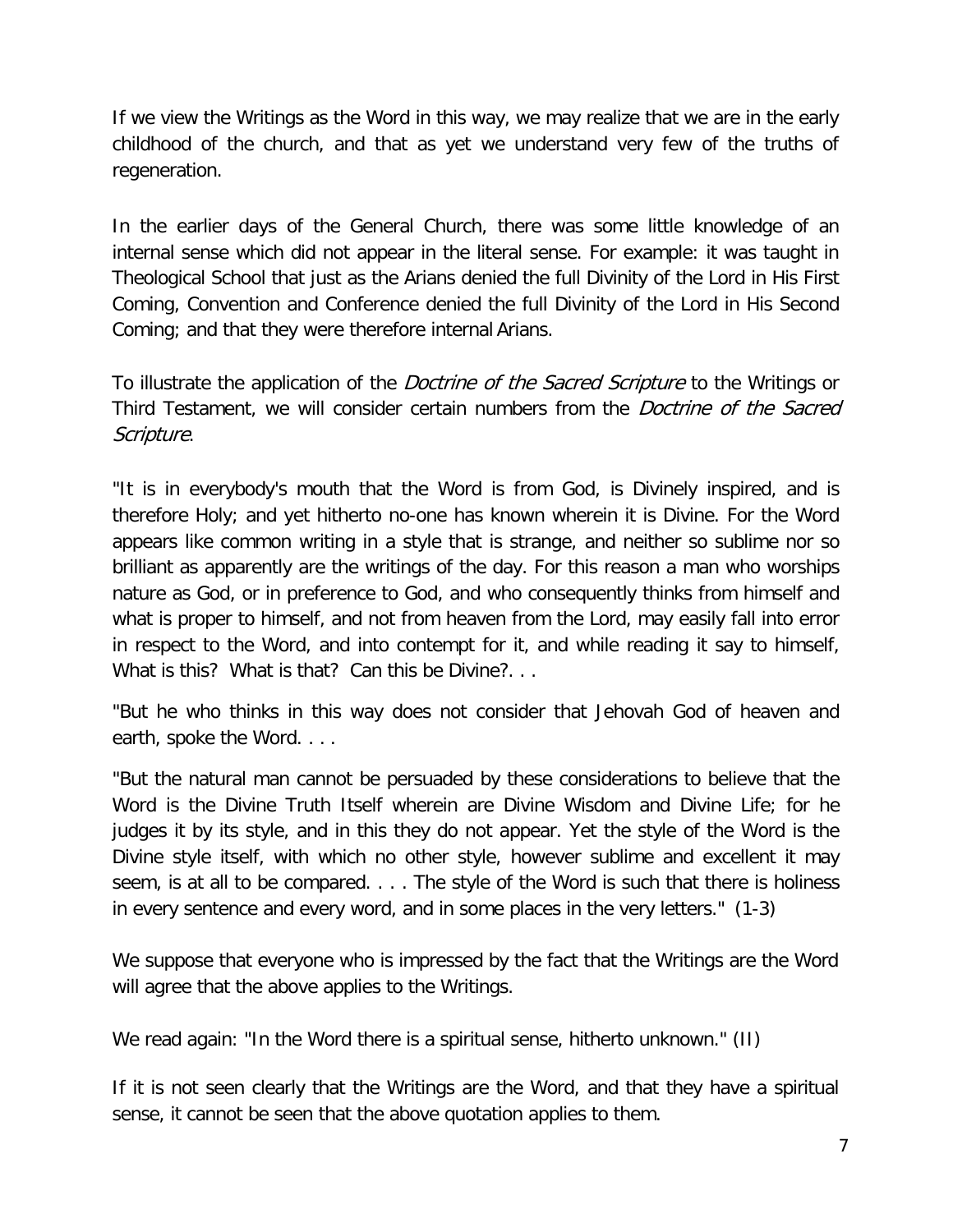We read further: "The spiritual sense of the Word is not that sense which shines forth from the letter when one is studying and unfolding the meaning of the Word to confirm some tenet of the Church. The spiritual sense does not appear in the sense of the letter, being within it as the soul in the body, as thought in the eyes, and as affection in the face." (5)

The Writings or Third Testament frequently speak of themselves as being the internal sense of the Word, and as being the Doctrine of the Church, and indeed if seen in the light of heaven from the Lord they are such. The Writings, as they descended from the Lord through the heavens and the mind of Swedenborg, which was opened to the Lord Himself, were spirit and life. As first taken up by man, however, through his sight or hearing in reading or hearing, and as they are in man's external memory, the Writings are the literal sense of the Word. It is only so far as man's mind is opened to the light of one of the three heavens that they become the spiritual sense with man.

This is the same as with the Gospels. The Lord said: "The Words that I speak unto you are spirit and are life." (John 6:63.) And the Lord always spoke of His teaching as His "Doctrine". The Lord's words are indeed Divine Doctrine itself, but a man reading the Lord's words is not in the Divine Doctrine, unless his mind is opened to the light of the Lord which descends through heaven. If he is not in such light he is in the mere letter.

In the early days of the General Church it was common to say that the Writings must be seen in their own light, (which is the same as saying that they must be seen in the light of heaven), from the Lord, and they must not be regarded from the light of the world. It was also seen that the Writings, seen in the light of the world, were not the living Word in man.

Spiritual sight like natural sight has three requirements: an objective world outside of man, light, and a sound eye. Without these three man can see nothing or he sees everything distorted. If man puts all the importance on the Word as the Divine objective Truth outside of man, and does not give attention to the light in which he sees, nor to the state of the spiritual eye, he sees nothing of the internal of the Word.

Enlightenment is from the Lord, and, if man prays to the Lord for enlightenment in a genuine way, the Lord gives him light. Man's cooperation with the Lord, however, consists principally in coming to a sound eye, behind which there must be a sound spiritual body; and the Lord gives man such an eye and such a body by means of regeneration. If a man therefore does not cooperate with the Lord, as if of himself, he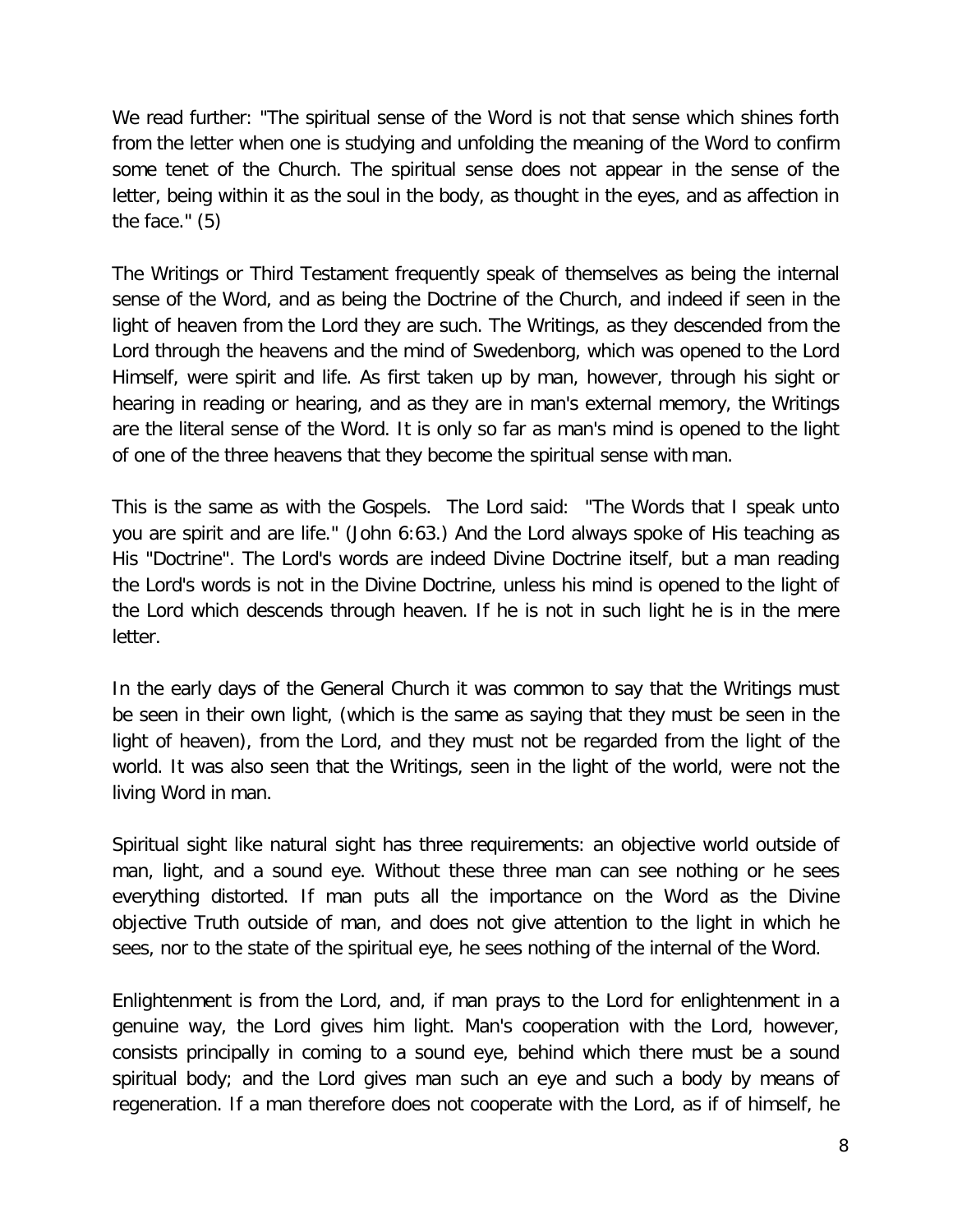can never see the genuine truth of the Word.

Man can indeed read the Word; but the light in which he sees it may be spiritual darkness. Still, because he appears to see, he takes it for the light itself. It is therefore only in so far as a man comes to a genuine humility from the Lord that he can be given an eye to see the internal of the Word.

We read further in the *Doctrine of the Sacred Scripture* : "From the Lord proceeds the celestial, the spiritual and the natural, one after another. That is called the celestial which proceeds from His Divine Love, and is Divine Good; that is called spiritual which proceeds from His Divine Wisdom, and is the Divine True; the natural is from both, being their complex in the ultimate. The angels of the Lord's celestial kingdom, of whom is composed the third or highest heaven, are in the Divine which proceeds from the Lord that is called Celestial, for they are in the good of love from the Lord. The angels of the Lord's spiritual kingdom, of whom is composed the second or middle heaven, are in that Divine which proceeds from the Lord which is called the Spiritual, for they are in truths of wisdom from the Lord. But the men of the Church on earth are in the Divine Natural, which also proceeds from the Lord. . . .

"The Divine which comes down from the Lord to men descends through these three degrees. . . . Such is everything Divine so that when it is in its ultimate degree it is in its fullness. Such is the Word. In its ultimate sense it is natural, in its interior sense it is spiritual, and in the inmost sense it is celestial, and in each sense Divine." (6)

In the above it speaks of the Divine which comes down to man, and also the Divine which came down in the Word. Apart from this twofold presence of the Divine, the one the influx from the Lord through the soul, the other taking up the Word through one's bodily senses, one can be in no internal truth. In general, men of the Church have tended to concentrate on the Word as it exists in the world outside of man, and have neglected to give full consideration to the working of the Lord from within, which makes the Word to be the Word in man.

We read: "The lowest sense (of the Word) is for man while still living in the world, who nevertheless is such that the interior sense, and even the internal sense and highest sense can he communicated to him. For man has communication with the three heavens; in fact man is created according to the form of the three heavens, so that when he lives in love into the Lord and in charity towards the neighbor, he is a heaven in least form." (Arcana Coelestia 4279)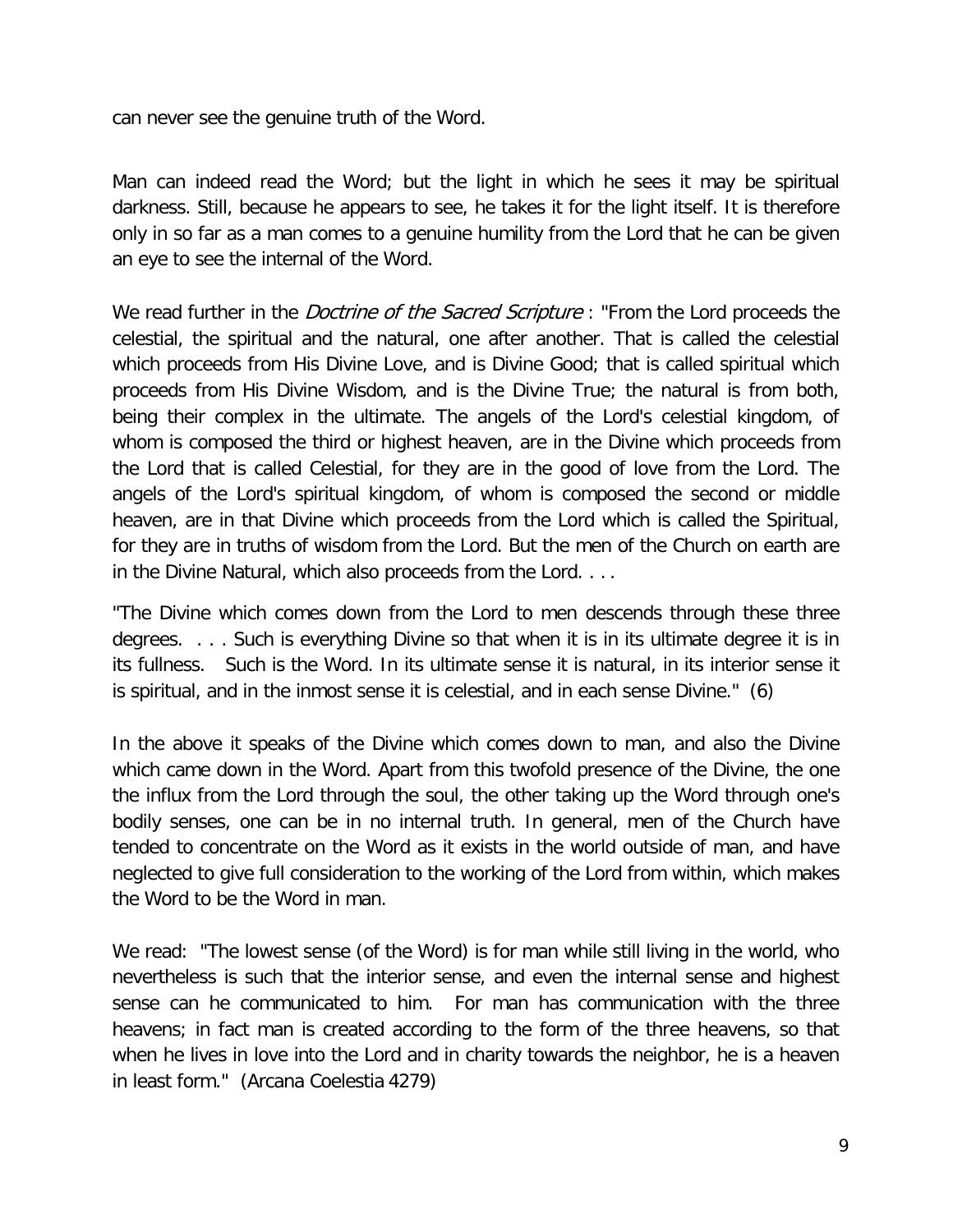Further: "But angels are not in appearances in the way man is, and therefore while the Word as to the sense of the letter is for man, as to its internal sense it is for angels, as also for those men to whom of the Lord's Divine Mercy it is given while living in the world, to be as the angels." (Arcana Coelestia 2242)

"The Heaven of man is his interiors, because the man who is in good of life as to his interiors is in a society of heaven. . . . Therefore when man receives the good and the truth which flow from the Lord through heaven from within, he is blessed with the blessing of heaven above." (Arcana Coelestia 6430)

"The internal sense is for those who are in Heaven, also for those who are in the world, yet so far as they are at the same the in heaven." (Arcana Coelestia 892)

"Men also would apprehend the Word according to the internal sense if they lived an angelic life." (Arcana Coelestia 9086)

When such passages as the above are read, it is the nature of the proprium to bring the plane of thought down to the plane of thinking of the truth of the Word from persons; namely, the question arises in the mind: are there such persons as described above? or who are they? As soon as man thinks from person about the Word he comes into total darkness and sees nothing of spiritual truth.

If a man reading such passages as the above thinks about himself, he should be brought into a great humility, for he realizes how far he is from being in the internal things of the Word; and if this humility is genuine, the Lord can commence to give him some little internal light.

To continue from the *Doctrine of the Sacred Scripture*, we read: "From the spiritual sense it is that the Word is Divinely inspired, and is Holy in every word." (Doctrine of the Sacred Scripture 18).

If a man has a real idea of the Writings as the Word, he can readily see that this teaching applies to the Writings. If he thinks from his merely natural rational he will deny this truth, for there are many appearances which lead the merely natural thinking astray.

A man either regards the Writings from what the Word says about the Word, or he regards the Writings from his natural rational, and thus comes into darkness.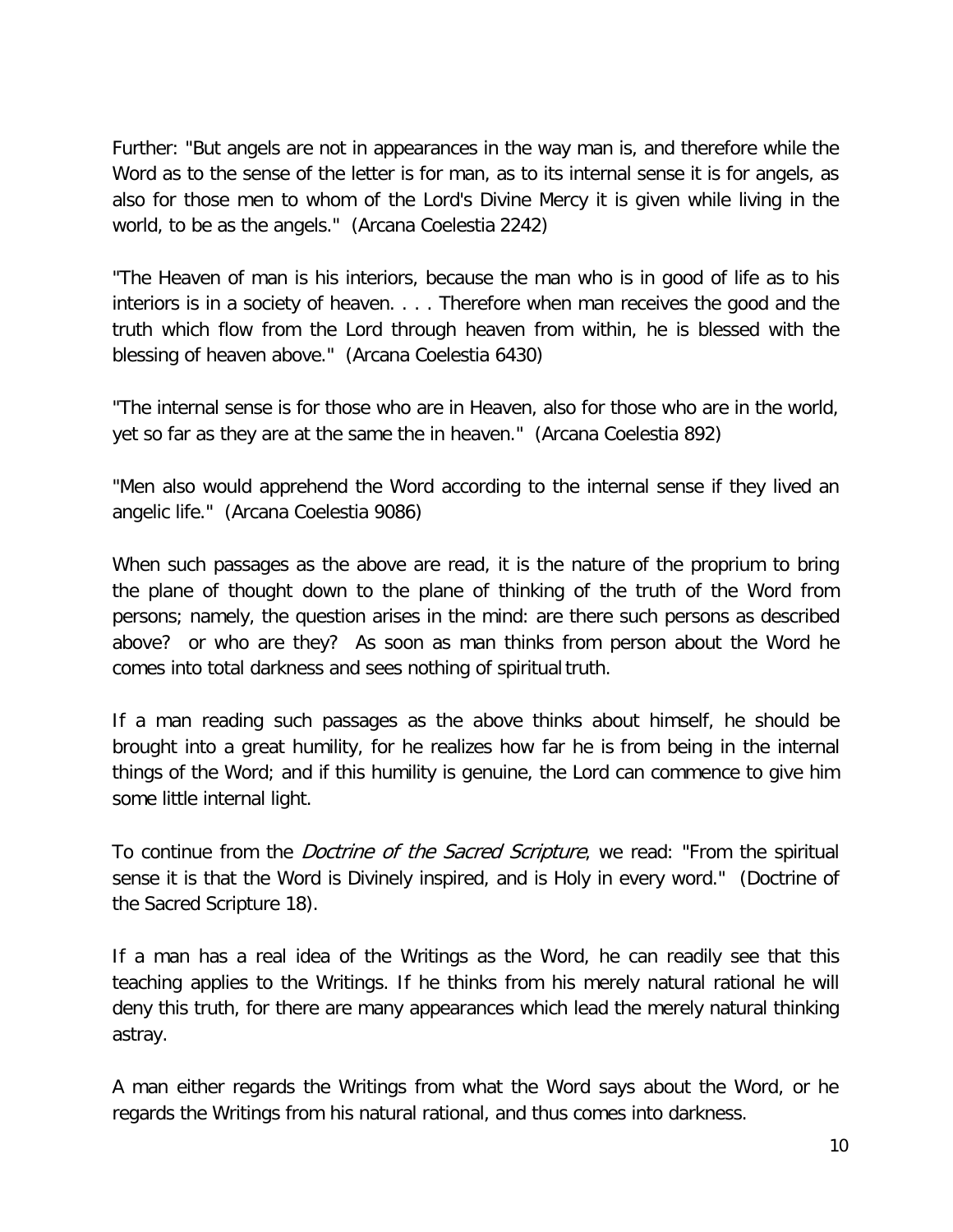We read further: "Henceforth the spiritual sense of the Word will be imparted solely to him who from the Lord is in genuine truths. The cause of this is that no one can see the spiritual sense except from the Lord alone, nor unless from Him he is in genuine truths. . . . Therefore if any one purposes to open the spiritual sense from himself and not from the Lord, heaven is closed; and then man sees nothing, or else becomes spiritually insane." (Doctrine of the Sacred Scripture 26)

The Writings or Third Testament contains all Divine Truths from inmost to lasts. But the above makes it clear that what man sees of these truths depends on how far he sees them from the Lord, and that if he sees them from his own reason he becomes spiritually insane.

Further: "They who read the Word without Doctrine, or who do not acquire for themselves Doctrine from the Word, are in obscurity as to every truth, and their minds are wavering and uncertain, prone to errors, pliant to heresies. . . . For the Word is to them like a lampstand without a lamp, and in their gloom they seem to see many things, and yet see scarcely any thing, for Doctrine alone is a lamp." (Doctrine of the Sacred Scripture 52)

"Those are said to see the back parts of Jehovah and not His face, who believe and adore the Word, but only its external which is the sense of its letter, and do not penetrate more interiorly, as do those who have been enlightened, and who make for themselves Doctrine out of the Word, by which they may see its genuine sense, thus its interior sense." (Arcana Coelestia 10,586)

While the Writings in themselves are the Infinite Divine Doctrine Itself, yet from the above it is evident that if a man's understanding is not opened by the Lord to the light of heaven, he sees nothing of this sense, but only the literal sense.

It was seen in the early days of the Academy and General Church that apart from the faith that the Writings are the Word of the Lord, which was the leading Doctrine of the Academy, there could be no interior understanding of the Writings.

This was the beginning of the Doctrine of the Church. This Doctrine, which contained in germ all future Doctrine, will increase to eternity, and the more it increases the more the Church will see plainly the interiors of the Writings or Third Testament.

To quote: "Doctrine must be drawn from the sense of the letter and confirmed thereby; . . . That by means of Doctrine the Word not only becomes intelligible, but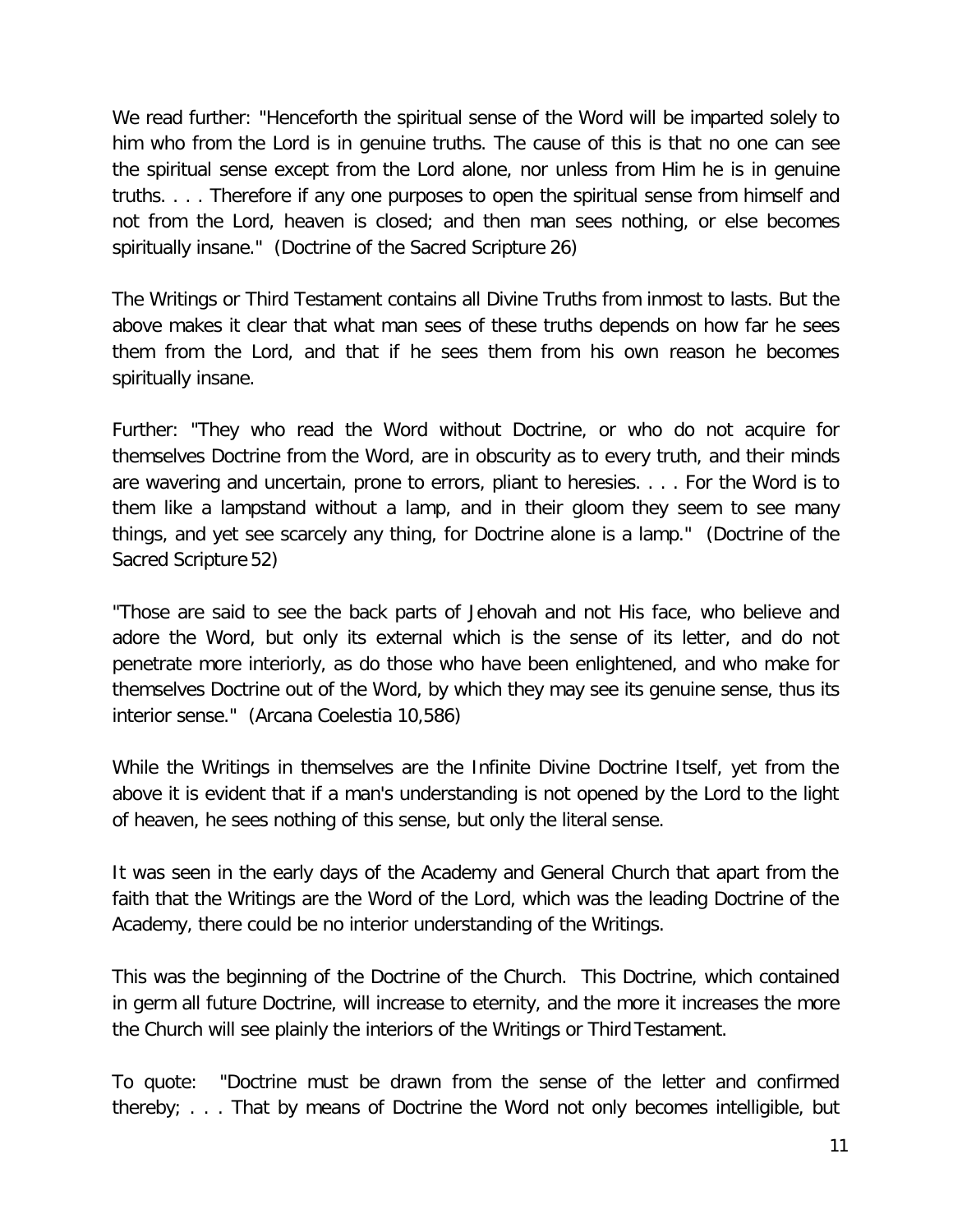also shines with light, is because without Doctrine It is not understood. By means of Doctrine therefore the Word is understood, and is like a lampstand with a lighted lamp. The man then sees more than he had seen before, and also understands those things which before he had not understood. . . . But Doctrine is not only to be drawn from the sense of the letter of the Word, but also must be confirmed thereby; for if not so confirmed the truth of Doctrine appears as if only man's intelligence were in it, and not the Lord's Divine Wisdom, and so the Doctrine would be like a house in the air, and not on the earth, and would lack a foundation." (Doctrine of the Sacred Scripture 53, 54)

In the New Church doctrine has always been drawn nearly entirely from the Third Testament and not from the Old and New Testament separated from the Third Testament.

In passages quoted in the earlier part of this paper, the Word speaks of the internal sense being communicated to man from the angels when he reads the Word; but here of Doctrine being drawn from the sense of the letter of the Word.

These two sets of passages, while they appear to be contradictory make one, for if, while man is drawing Doctrine from the Word as if of himself, there is not a communication from the Lord through heaven, the doctrine which he makes is false doctrine and not Genuine Doctrine. The Doctrine which man draws from the literal sense is by apparent physical influx, from things of the Word seen or heard with the bodily senses, but such things are never true unless there is at the same time a spiritual influx.

Concerning this spiritual influx we mead: "Man is sensible of that which flows in by an external way, but not, until he has been regenerated, of that which flows in by an internal way." (Arcana Coelestia 4977)

"By revelation is meant illustration when the Word is being read, and perception then; for those who are in good and long for truths are thus taught from the Word; but those who are not in good cannot be taught from the Word. . . . Angels who are with man perceive the Word according to the internal sense; this is communicated to the man who is in good, and reads the Word, and longs for truths from affection. But the quality of the revelation to those who are in good, and thence in the affection of truth, cannot he described; it is not manifest, neither is it completely hidden, but it is a certain consent and approval from within that the thing is true." (Arcana Coelestia 8694)

"Genuine perception exists through heaven from the Lord, and affects the intellectual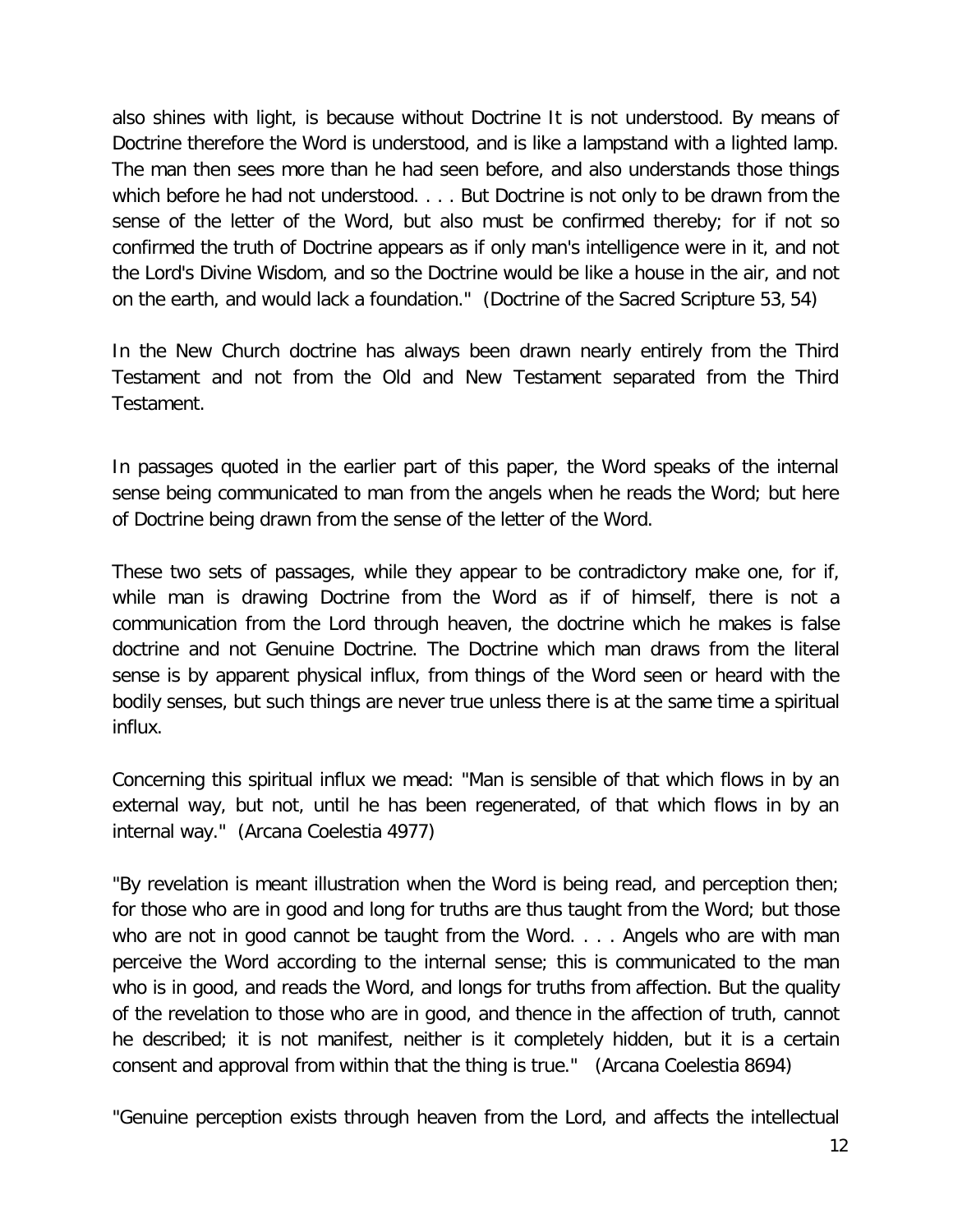spiritually, and leads it perceptibly to think as the thing really is, together with internal consent, the source of which it knows not. It supposes it is in itself, and that it flows from the connection of things, whereas it is a dictate from the Lord." (Arcana Coelestia 5121)

"The good and truth of faith is inwardly good and true from inmosts, that is, all the good and truth of faith flows in from the Lord through man's inmost." (Arcana Coelestia 876)

"He who is in Divine things never regards the Lord's Word from the letter; but he regards the letter and the literal sense as being representative and significative of the celestial and spiritual things of the Lord's Kingdom." (Arcana Coelestia 1807)

"The interior sight does not see from itself, but from a still more interior sight or that of man's rational. Nay, neither does this see from itself, but does so from a still more interior sight, which is that of the internal man, and even this does not see from itself, but it is the Lord Himself through the internal man who sees. . . . Such is the case with influx." (Arcana Coelestia 1954)

"Divine Truth is the Divine Good appearing in heaven before angels, and on earth before men, and although apparent, it is nevertheless Divine Truth." (Arcana Coelestia 3712)

"It is the good and truth that bring into order all things in the natural mind, for they flow in from the interior and thus arrange them." (Arcana Coelestia 5288)

"The heaven of man is his interiors, because the man who is in the good of life is, as to his interiors, in a society with angels. . . . Therefore when a man receives the good and truth which flows in from the Lord through heaven from within, he is blessed with the blessing of heaven above." (Arcana Coelestia 6430)

"When the man is in the good of charity, he has then been regenerated, and then from this good he produces truths, which are called the truths of good, these are the truths that are the veriest truths of faith." (Arcana Coelestia 8042)

"The insinuation of faith by an internal way is effected by reading the Word, and by enlightenment then from the Lord." (Arcana Coelestia 8078)

"If the internal sense of the Word, or truth Divine in its glory, were to appear before a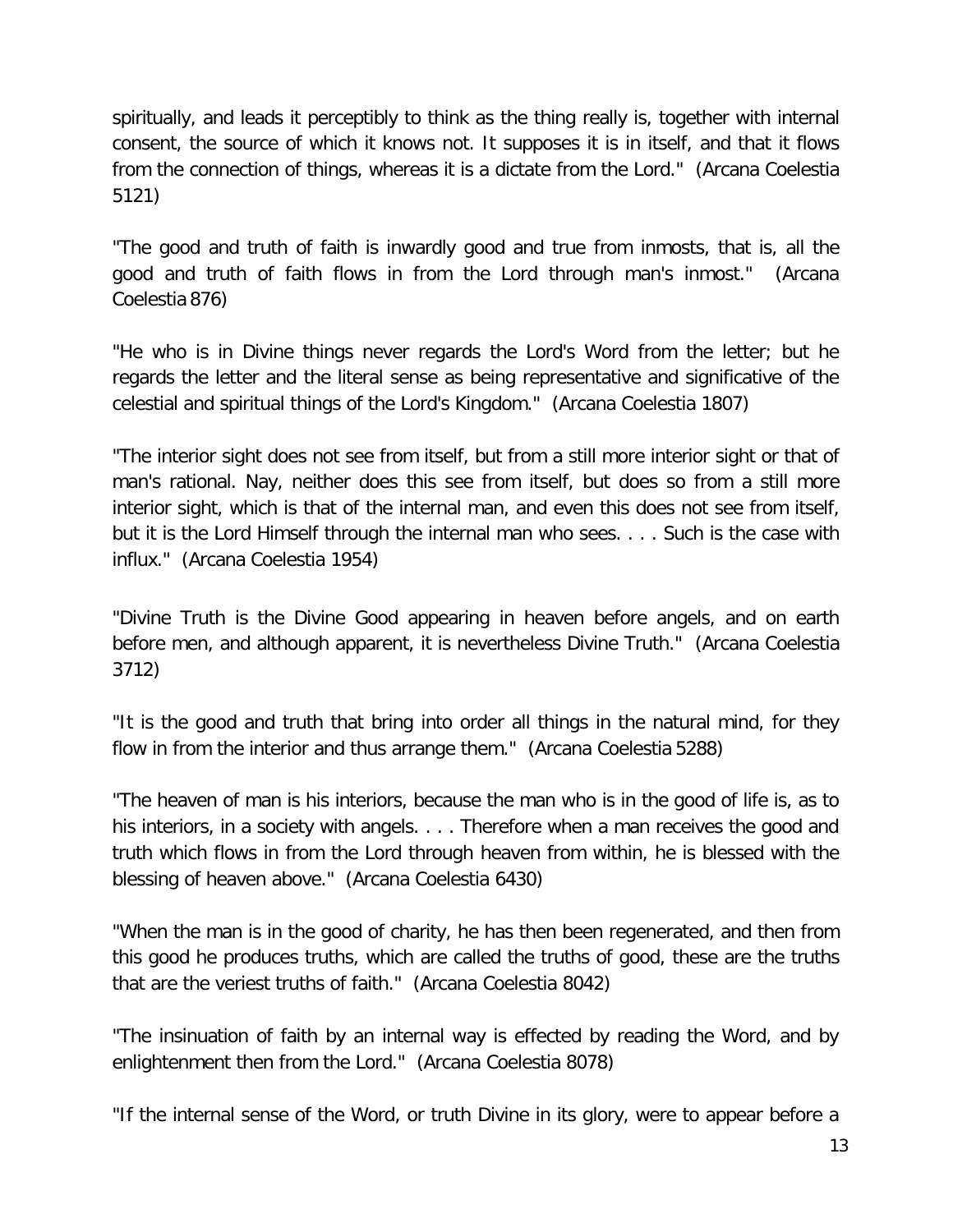man who is not regenerated, it would be like thick darkness, by which he would see nothing at all, and by which he would also be blinded." (Arcana Coelestia 8106)

"They who are illumined apprehend the Word according to interior things, and therefore make Doctrine for themselves." (Arcana Coelestia 9382)

"It has been provided and ordained by the Lord that in so far as a man thinks and wills from heaven, that is through heaven from the Lord, so far his internal man is opened; the opening is into heaven, even unto the Lord Himself." (Arcana Coelestia 9707)

'No man hath ascended into heaven, but He that came down from heaven, the Son of Man who is in the heavens,' (John 3:13). From this it is evident that the Son of Man denotes the Divine Truth in the heavens; for this comes down, and therefore ascends, for no one can ascend into heaven unless Divine Truth comes down into him from heaven, because the influx is Divine and not the other way." (Arcana Coelestia 9807)

"When the Divine flows in with man and is received, it is the spirit of truth, the spirit of God and the Holy Spirit, for it flows immediately from the Lord, and also mediately through angels and spirits." (Arcana Coelestia 9818)

"When interior things were opened, then to those who were in them, that is in faith and in love into the Lord, would be appropriated the Divine Good and the Divine Truth.

. . . Whoso eateth My flesh and drinketh My blood, abideth in Me and in him . . . by which is signified the appropriation of the Divine Good and the Divine Truth from Him." (Arcana Coelestia 10033)

"The spirit of Truth denotes the Divine Truth which proceeds from the Lord, of which it is said that it shall abide in you. . . . They in Him and He in then, whereby is signified that they would he in the Divine of the Lord and the Divine of the Lord in them." (Arcana Coelestia 10151)

"Every Divine Truth in the sense of the letter of the Word with the man of the Church is translucent from the Divine Truth of the spiritual sense. . . . The reason why it is translucent is because the Divine Truth in the sense of the letter is in natural light, and the Divine Truth of the spiritual sense is in spiritual light, wherefore when the spiritual light flows into natural light with a man who is reading the Word, he is enlightened, and sees truths there, for the objects of spiritual light are truths. . . The more a man is enlightened by the influx of the light of heaven, so much more does he see truths in their connection and thus in their form; and the more he so sees them, so much more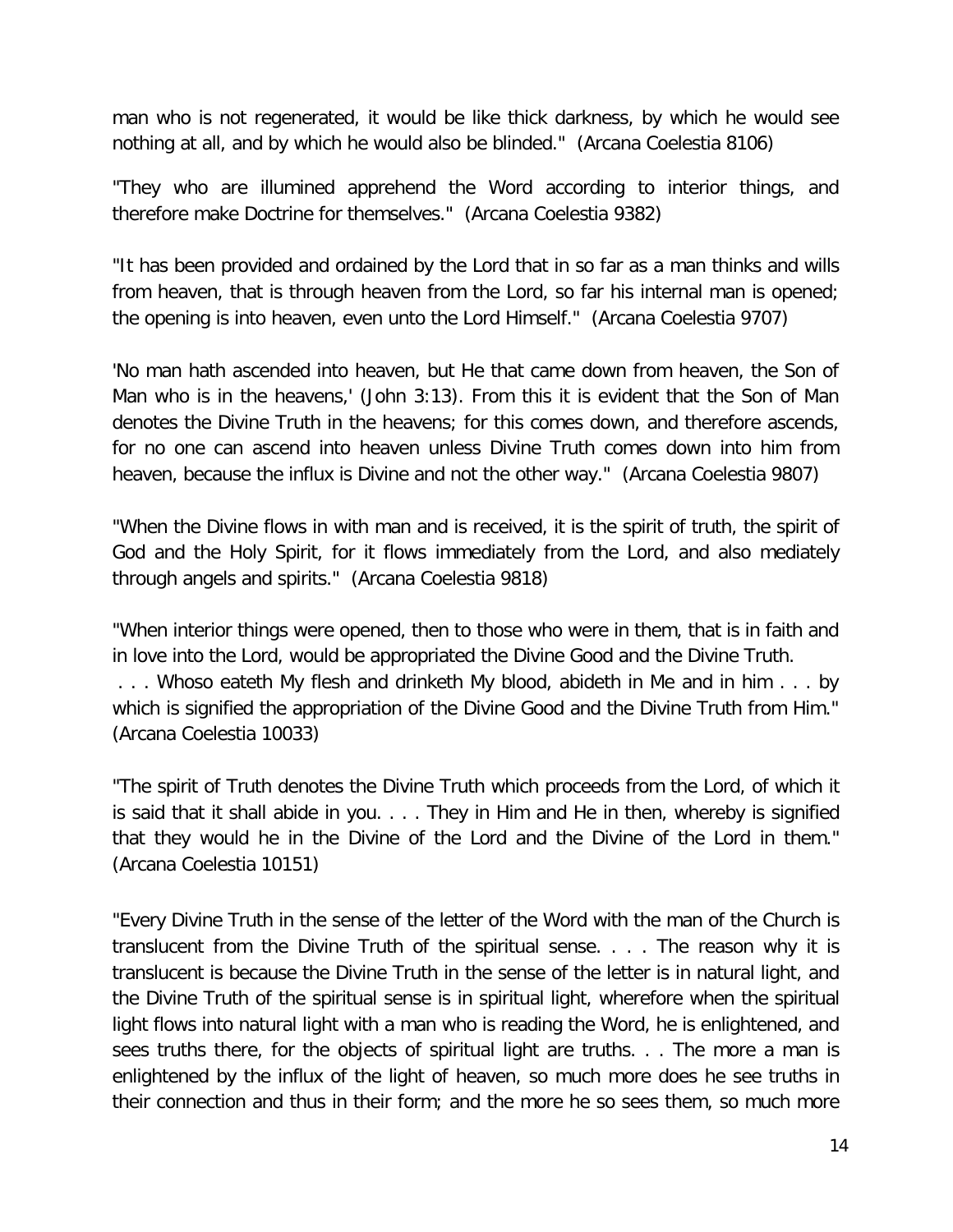is his rational opened." (Arcana Revealed 911)

"And the city was pure gold like unto pure glass, signifies that thence everything of that church is the good of love flowing in together with light out of heaven. . . . The good of love without truths of wisdom has no quality, because it has not any form, and its form is according to truths flowing in, in their order and connection together with the good of love to the Lord; and it is in man according to reception. It is said in man, but it is to be understood not as being of the man, but as of the Lord in him." (Arcana Revealed 912)

"All who are in the good of life, and believe in the Lord, will there (in the New Church) live according to Divine Truths, and will see them inwardly in themselves as an eye sees objects." (Arcana Revealed 920)

If we truly listen to the above passages we are brought to a broken and contrite heart and spirit; we feel how little if any of these teachings are fulfilled in ourselves.

If we are not by such teaching brought to fall down before the Lord in His Word as dead, as is said of John, they have not touched our heart. No one who has not lost his life, and been given new life from the Lord can see any interior truth in the Word. It is only by being brought to despair, many times, that a man can see the internal truth of the Word.

When it is said: "The Doctrine of the Church is to be drawn from the sense of the letter of the Word, and confirmed thereby," this should cause us to spiritually fall on our knees, in fear and trembling.

A man can have a great abundance of knowledges from the Word and Doctrine, and be able to speak from this knowledge with apparent great intelligence, and still not be in a single genuine truth.

In a Memorable Relation certain spirits were told by the angels that they had no genuine truths. The spirits quoted many truths from the Word, which they said they believed and which could not be denied. The angels replied that, while what they said was true, with them it was false, because falsely understood.

When we are confronted with the angels, will we arrogantly quote truths from our memory, only to be told that we have not a single genuine internal truth?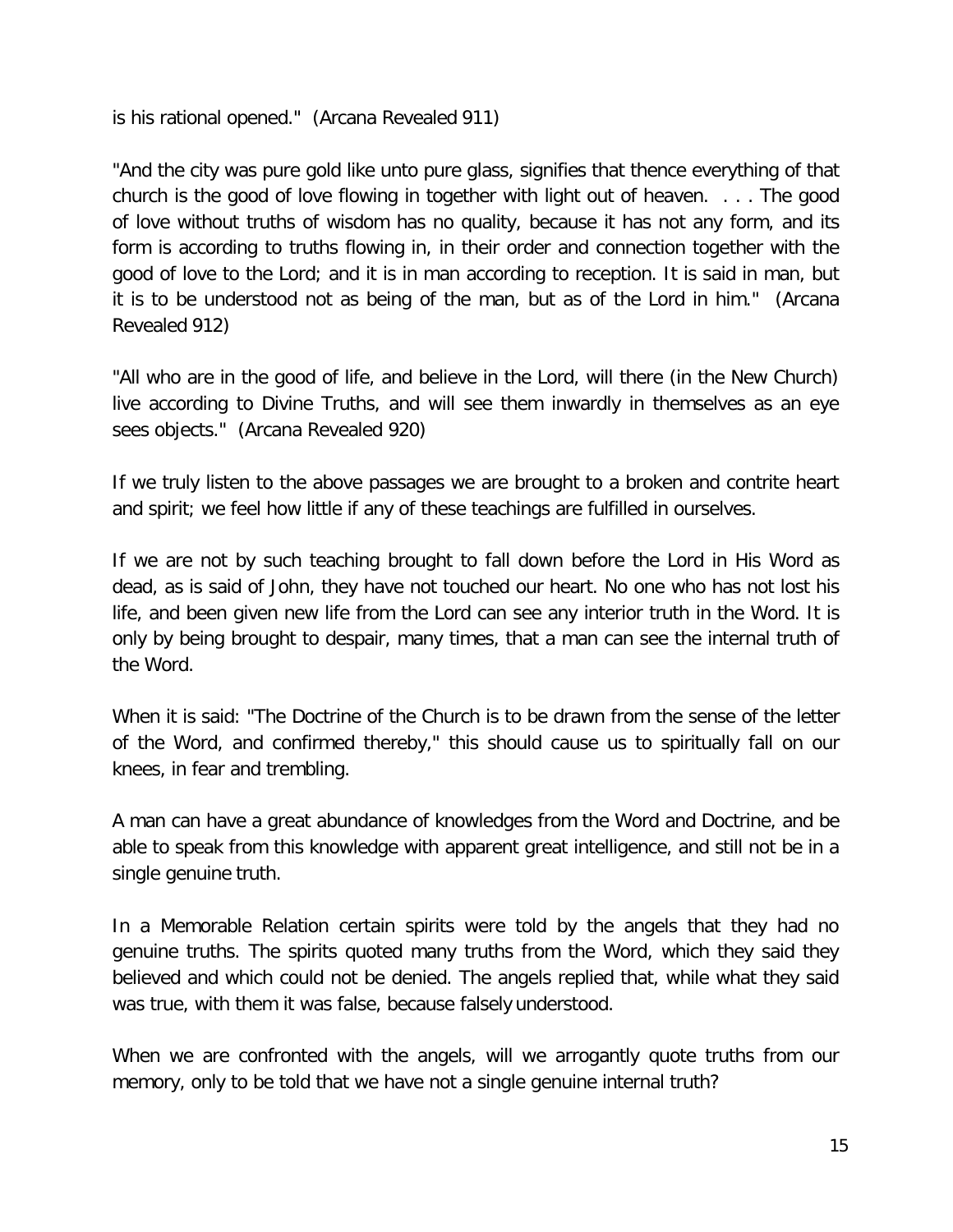Such a thought should make us pause and reflect. Note that it says the "Doctrine must also be confirmed by the sense of the letter of the Word." To confirm is to make firm or strong. Confirmation by the sense of the letter does not mean merely confirmation by the understanding, for this makes nothing firm or strong; if confirmation is not also by the will and the life, in living according to the literal sense of the Word as seen in the light of the internal sense, it soon passes away and becomes nothing.

Doctrine is said to be a lamp in the light of which the Word is read. It may also be compared to a magnifying glass, microscope or telescope by which things can be seen which are not visible to the naked eye.

We read: "As the bodily organ of sight, which is the eye, is too gross, as everyone knows, to see the smallest things of nature except through magnifying glasses (or microscopes), still less can it see what is above the sphere of nature." (Heaven and Hell 76)

"Those whose understanding is in light from wisdom are like men who at midday are standing upon a mountain, and clearly see all that is below, while those who are in still superior light are comparatively like men who see through telescopes outlying and lower objects as if they were near at hand." (True Christian Religion 61)

Some persons are like those who argue that nothing can be seen clearly beyond what the naked eye can see, and are so engrossed in argumentation that they will not try looking through a spiritual microscope or telescope, and therefore do not see for themselves whether it makes things invisible to the naked eye clear or not.

Is it not evident that innumerable truths can be seen by those who believe in the Doctrine that the Writings are the Word, which cannot be seen by those who deny this Doctrine?

All Divine Truth is in the Writings, as all the laws of nature are in nature. Man cannot invent truths, he can only discover them in the Word; and he can only do this in so far as he is led by the Lord. As in nature, the hidden laws cannot be discovered by the unaided senses, so likewise the hidden things of the Word cannot be discovered without genuine Doctrine.

We read: "The spiritual sense of the Word is not given anyone except by the Lord alone, and is guarded by Him, for heaven is in it."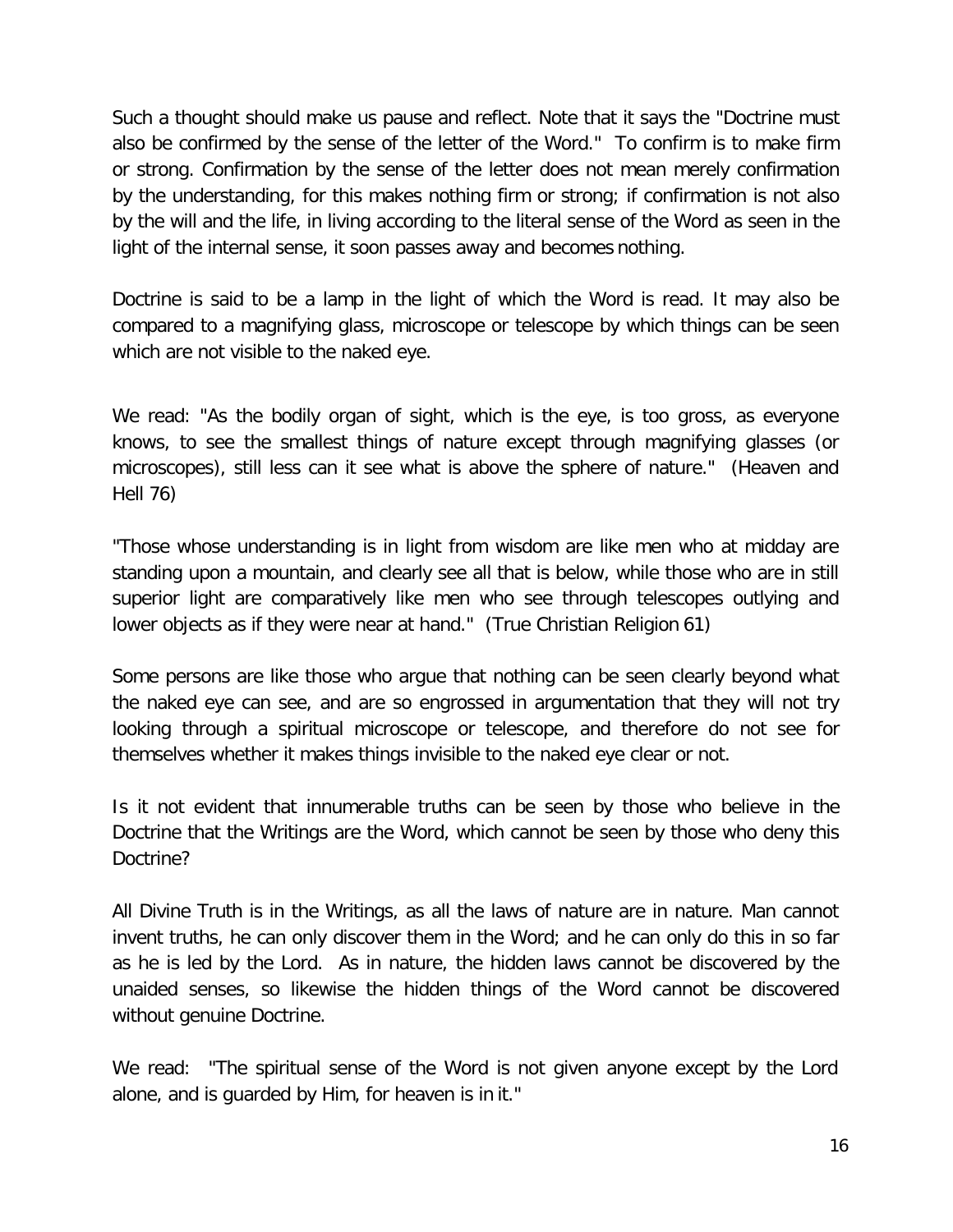"The Genuine Truth which must be of Doctrine appears in the sense of the letter to none but those who are in enlightenment from the Lord."

"The Lord is His Own Divine Truth, and when this is loved because it is the Divine Truth, and it is loved when it is made of use, the Lord is in it with man. This the Lord teaches in John: 'In that day ye shall know that ye are in Me and I in you. He that hath My commandments, and doeth them, he loveth Me, and I will love him and manifest Myself unto him; and I will come to him and make My abode with him.' (14:20,21, 23) and in Matthew: 'Blessed are the pure in heart; for they shall see God.' (5:8.) These are they who are in enlightenment when they read the Word, and to whom the Word shines and is translucent," (Doctrine of the Sacred Scripture 56, 57)

How the above applies to the Writings appears from what has already been said.

We read further:

"The Church is from the Word, and is such as its understanding of the Word.

That the Church is from the Word does not admit of doubt, for the Word is the Divine Truth itself; the Doctrine of the Church is from the Word, and through the Word there is conjunction with the Lord.

But doubt may arise as to whether the understanding of the Word makes the Church, for there are those who believe that they are of the Church, because they have the Word, read it or hear it from preachers, and know something of its sense of the letter, yet how this or that in the Word is to be understood they do not know, and some of them little care.

It shall therefore be proved that it is not the Word which makes the Church, but the understanding of it, and that such as is the understanding of the Word among those who are in the Church, such is the Church itself. The proof is as follows:

The Word is the Word according to the understanding of it in a man that is as it is understood. If it is not understood, the Word is indeed called the Word, but it is not the Word with the man.

The Word is the truth according to the understanding of it, for it may not be the truth, because it may be falsified. The Word is spirit and life according to the understanding of it, for its letter if not understood is dead, and as a man has truth and life according to the understanding of the Word, so has he faith and love according thereto; for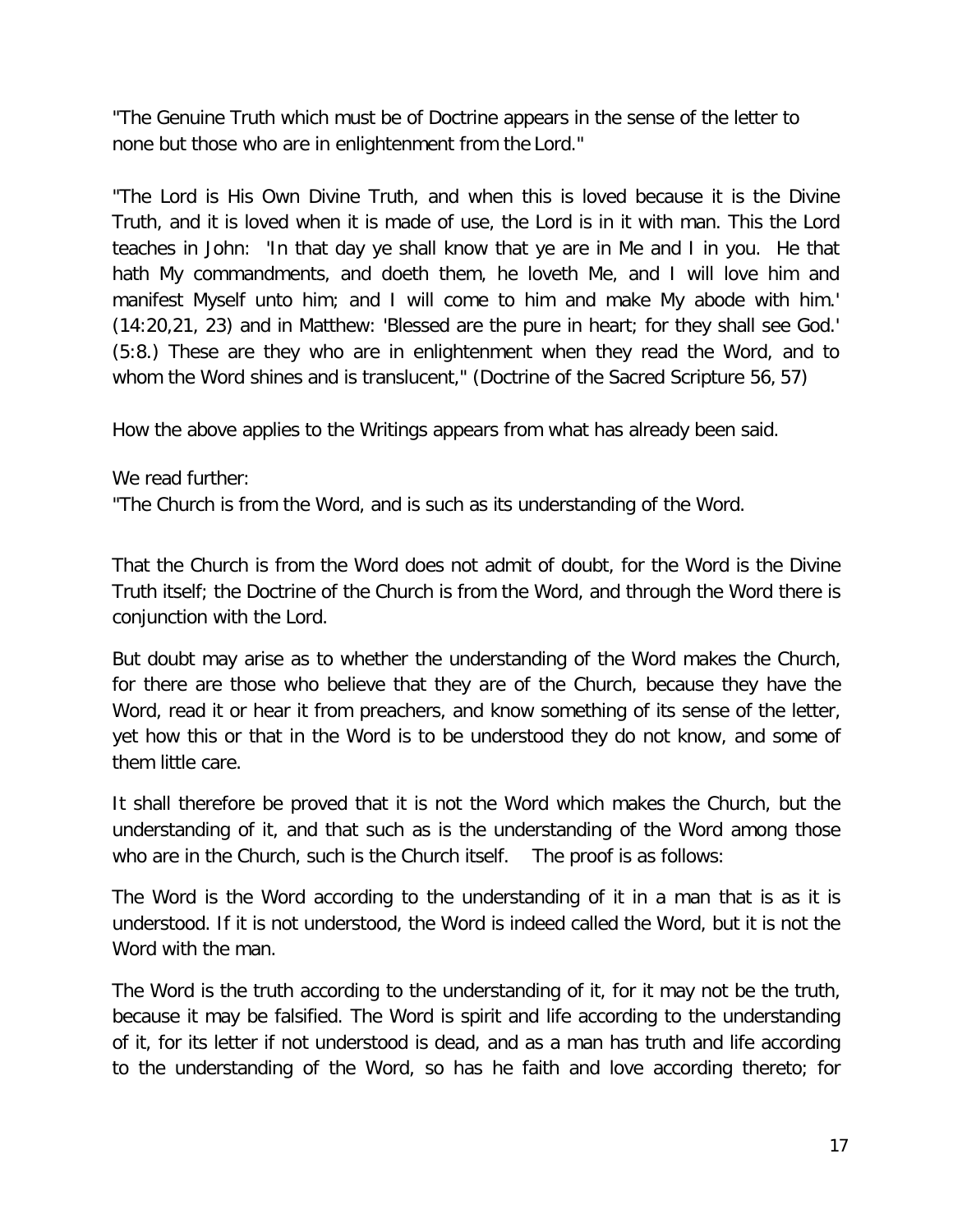truth is of faith and love is of life. Now as the Church exists by means of faith and life, it follows that the Church is the Church through the understanding of the Word and according thereto; a noble Church if in genuine Truths, an ignoble Church if not in genuine truths, and a destroyed Church if in falsified truths." (Doctrine of the Sacred Scripture 76, 77)

It was said at a meeting: "The essential question is: Is it the Writings understood or not understood which make the Church?" To which it was replied that "We take the understanding of the Writings for granted."

If we consider tile statements: "The internal sense is for angels as also for those men to whom of the Lord's Divine mercy, it is given while living in the world to be like angels," (A.C. 2242) and "The internal sense is for those in heaven; also for those who are in the world so far as they are at the same time in heaven," (Arcana Coelestia 8912);

How then can we take the understanding of the Writings for granted?

In the number from the *Doctrine of the Sacred Scripture* on the understanding of the Word, it first speaks of "the understanding of the Word in a man" and then of "the Church" being "a noble Church" "through the understanding of the Word." (76, 77)

The Church, if it is a noble or genuine Church, is a spiritual man (homo) in the image and likeness of the Lord, and as such the Church has an understanding of the Word. If the Church is just a group of individuals each having his own understanding without relation to others, it is not a genuine man (homo) of which the Lord is the soul. If the common understanding of the Word, which makes the understanding or Doctrine of the Church, is not a living and growing thing, the Church is not a noble Church.

While it is true that no two angels in heaven or men in the Church have an identical understanding of the Word, and there is an immense variety, all this variety forms a harmony, in a marvelous common understanding. In this respect the nearer the Church approaches heaven, the greater will be its likeness to heaven; but in this world the Church does not have the perfection of heaven, and there are always evils and falsities adhering to the Church. Besides which there are a great many opinions, which while necessary and useful, are not as yet genuine truths, although they may lead to genuine truths.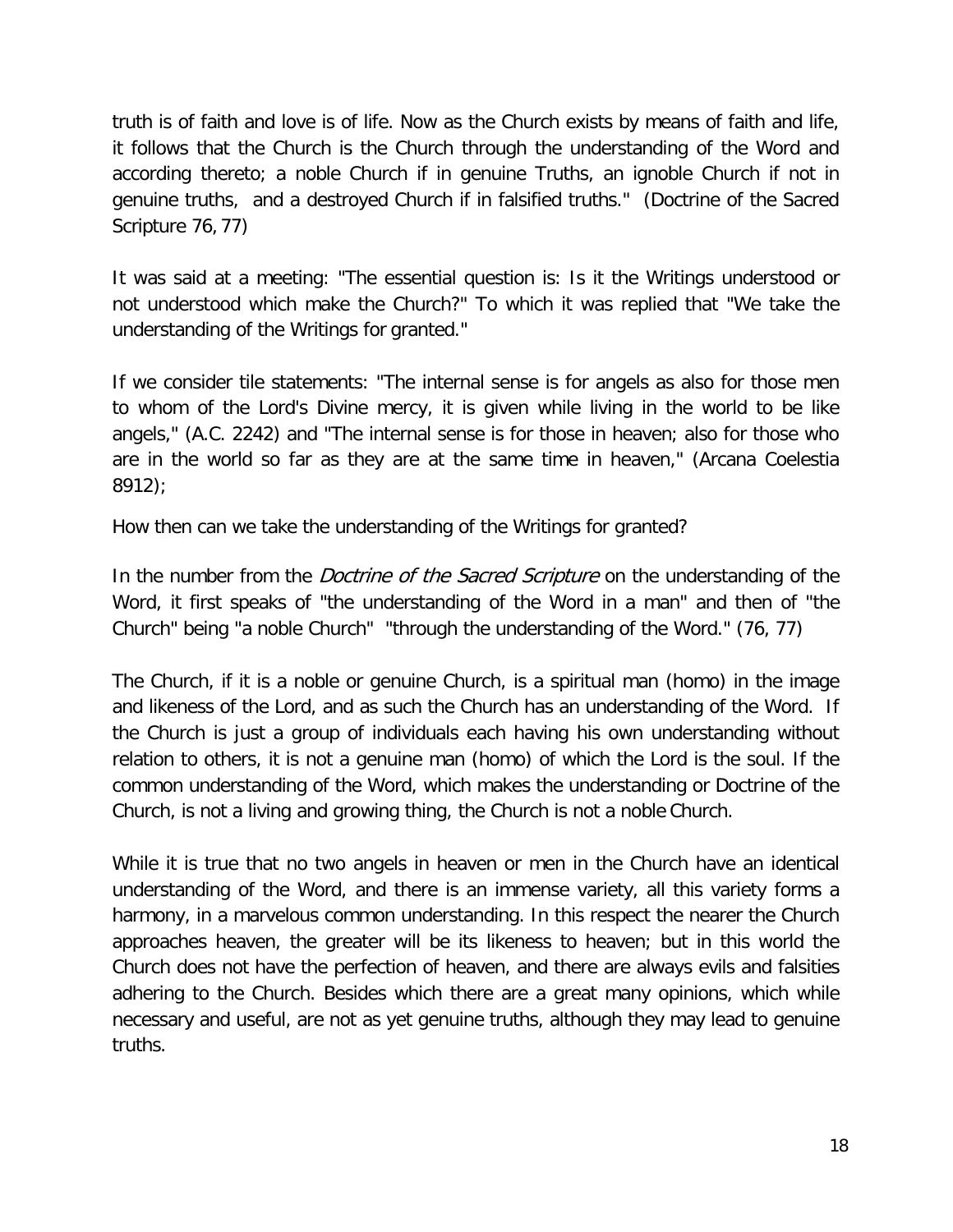Opinions are things seen in a mist or in twilight, or they may be things of the night. Everyone has many such opinions; but he should be able to see the difference between such opinions and truths seen in the light of the spiritual sun. If he does not see truths in clear light, he should believe that, if he learns to approach the Lord in a genuine way, the Lord will give him such light.

Concerning opinions, we read:

"By spiritual things are signified, as often said before, all the things of faith, consequently all doctrinal things, which are said to be of faith, although they are not of faith until conjoined with charity.

Between these and the Lord there is no parallelism and correspondence, for they are such things as do not flow in by an internal dictate and conscience, as do those which are of love and charity, but they flow in by instruction and so by hearing, thus not from the interior, but from the exterior and in this way they form vessels and recipients in man.

The greater part of them appear as if they were truths, but are not truths, such as those things which are of the literal sense of the Word, and are representatives of truth and significatives of truth, and thus are not in themselves truths; some of them even being falsities, which however can serve as vessels and recipients.

. . . Still the Lord leaves them intact in man, and miraculously adapts them by means of charity so that they can serve celestial things as vessels.

. . . The things that are once implanted in a man's opinion, and are accounted as holy, the Lord leaves intact, provided they are not contrary to Divine order and although there is no parallelism and correspondence, still He adopts them;

. . . and because the things that have been spoken of are not adequately in correspondence, they are obliterated in the other life with those who suffer themselves to be instructed, and truths themselves are implanted in their affection of good." (Arcana Coelestia 1832)

Such are all truths of the Word and Doctrine as first taken into the mind, of man from without. When such truths are ordered by an influx of good and truth from within, then man is in genuine truths represented by the ram in which there is parallelism and correspondence of which we read: "But the spiritual celestial is all the affection of truth in which there is the affection of good, or the affection of truth which is begotten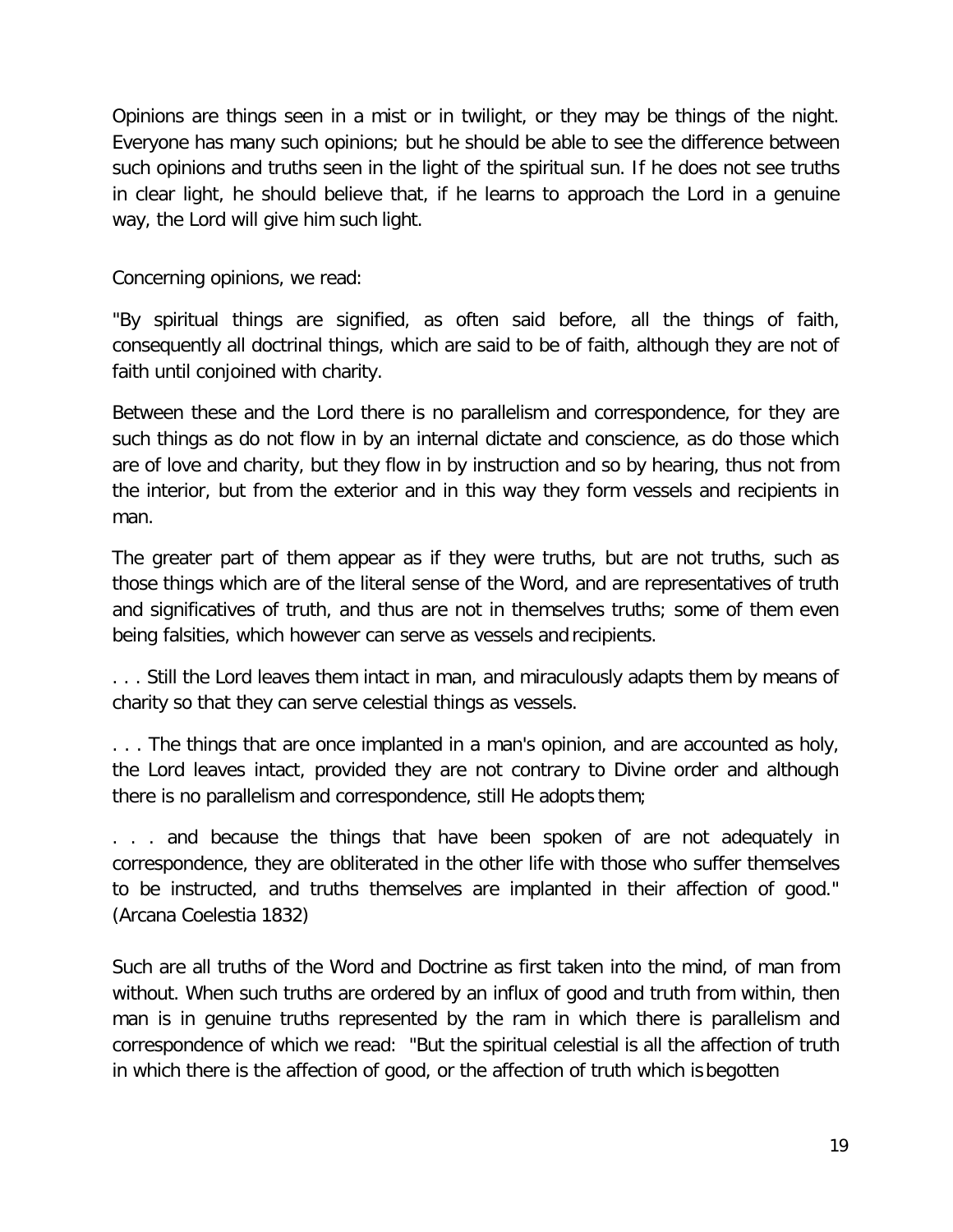by the affection of good; thus it is faith in which is charity, or faith which is begotten by charity." (Arcana Coelestia 1824)

Of this it is said in the same section: "Perception itself is nothing else than a kind of internal speech, which internal speech manifests itself by being perceived." (Arcana Coelestia 1824)

Concerning rams we read further: "Thou shalt take the second ram (that is) the following state, which is the Divine Truth proceeding from the Lord's Divine good in the heavens." (Arcana Coelestia 10,057)

We are taught further concerning the parallelism between the Lord and the good and truth with man in the Arcana Coelestia, numbers 3563, 3564.

In these numbers it is said that there is no parallelism between the Lord and the truths with man when he is being regenerated, for the reason that the good is without and the truth within.

In this state man is not yet in order, for he is affected with the truth for the sake of becoming learned, with a certain affection of emulation, or a certain affection of childish envy and of glory.

But after regeneration it is otherwise; for man is then affected with truth for the sake of the ends of life, and with the good of life, and the former affections separate themselves. Good, which is of the will, is then within, and the truth which is of the understanding, is without; truth then acts as one with good, because from good.

Number 3563 treats at length of the influx of the good of the rational (Isaac) and the truth of the rational (Rebecca) into the good of the natural (Esau) and into the truth of the natural (Jacob), and the nature of the various influxes both while man is being regenerated and after he has been regenerated.

After man has been regenerated the nature of these influxes is different. Until the good represented by Esau is within, and the truth represented by Jacob is without, there is no parallelism with the truth; but when there is an influx of the good into the truth, as described in this number then there is a parallelism between the Lord and the truth with man.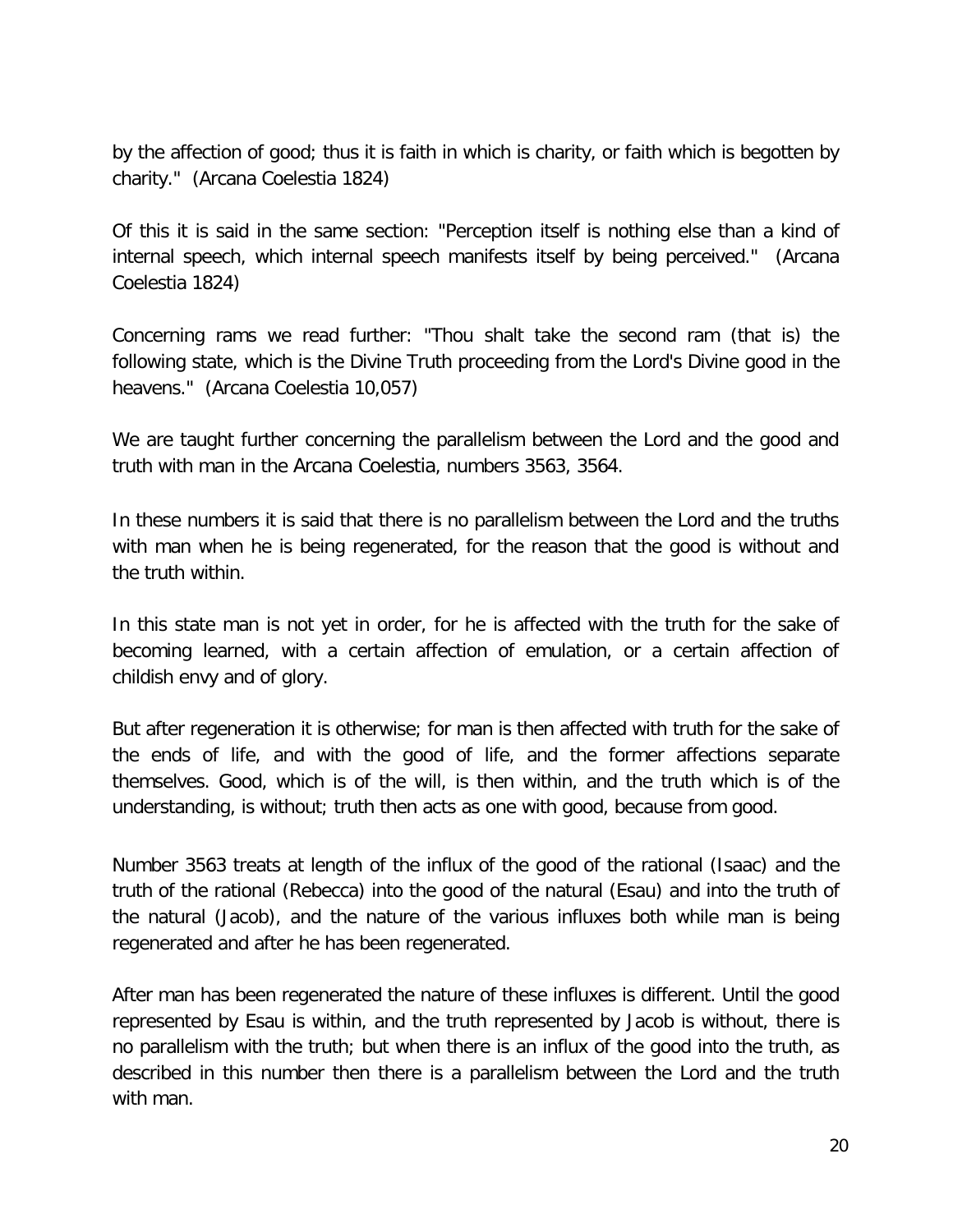When man has been regenerated and these influxes are in their genuine order, the truth as well as the good is from the Lord, out of the rational represented by Isaac and Rebecca, and as they are then genuine good and truth from the Lord, both are Divine.

For we read in the contents of the chapter which treats of this subject: "In the present chapter, in the internal sense, the subject is the Natural, and how the Lord made it Divine in Himself. . . In the representative sense, the regeneration of man as to his natural is also treated of, in which sense Esau is the good of the natural, and Jacob the truth thereof; and yet both Divine, because all the good and truth in one who has been regenerated is from the Lord." (Arcana Coelestia 3490)

The teaching in the numbers on parallelism and non-parallelism has at times been very wrongly interpreted in the Church.

If a church believes only opinions are possible and not truths seen in the light of heaven, a church is then like a ship at sea with clouds covering the sun and stars, and, being without a compass, it knows not in what direction it is going.

There are general statements of truth in the Word called truths naked in the letter, as for example the Two Great Commandments which are found in all three Testaments, but the Jew understands the Two Great Commandments in one way, the Christian in another, and one in the New Church in still another way, each according to his ideas of God. Because in the Writings or Third Testament there are more such general statements of truth than in the Old and New Testaments, some have thought that the particulars and singular truths which make the contents are self-evident from merely reading, apart from special illustration from the Lord and the opening of the degrees of the mind.

Consider a general statement like the following: The New Church is to worship the Lord in His Glorified Divine Human, as the one only God of Heaven and earth. There are myriads of myriads of truths involved in the words and phrases "God," "Divine,'' "man," " human," "the conjunction of the Divine with the Human, and the Human with the Divine," "heaven" and "earth."

The ideas with man in relation to these words may be many or few, they may be true or false. If they are true, the general statement with the man is true; if false, the general statement, although in itself true, is with the man false.

This principle is illustrated in the following quotation: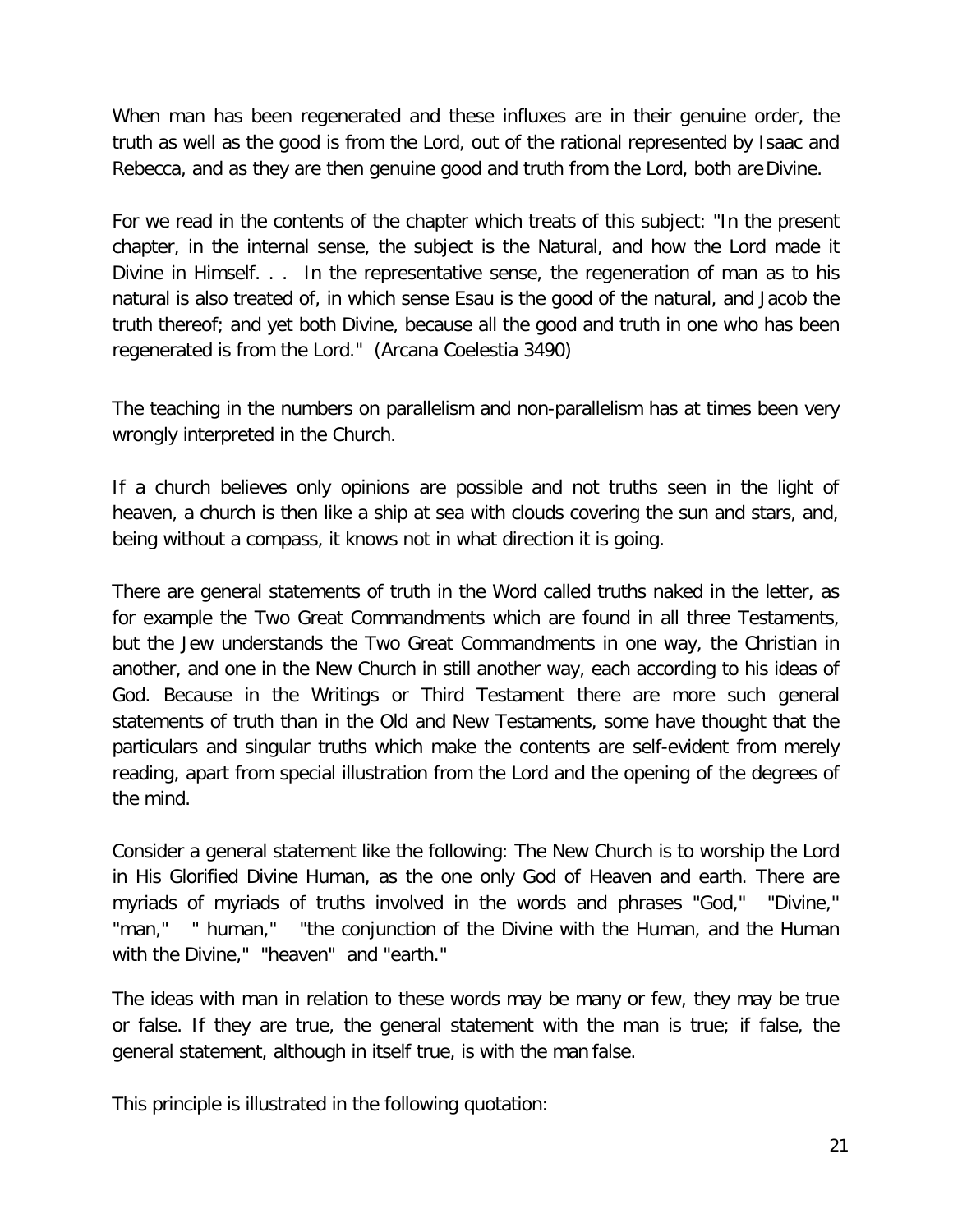"Truths are initiated and brought into the scientifics of the Church when scientifics are ruled by truths.

. . . Scientifics are not true from themselves, but from the trues within them, and such as are the truths in them, such are the scientifics. For a scientific is merely a vessel which is capable of receiving both truths and falsities and this with endless variety.

As for example the scientific of the Church that every man is the neighbor. Into this scientific may be initiated and brought together truths in immense abundance, as that every man is indeed the neighbor, but each one with a difference; that he is most the neighbor who is in good, (etc.) and this with a difference according to the quality of the good, that the origin of the neighbor is from the Lord Himself. (etc.) . . .

This shows how many truths can be brought together into this one scientific. . . . This was the study of the ancient Churches.

That the same scientific can be filled with falsities in immense abundance may also be seen by inverting the above truths, and saying that everyone is the neighbor to himself (etc.)

. . . yet the scientific remains the same, that everyone is the neighbor. But with one this is filled with truths, by another with falsities. The case is the same with all other scientifics." (Arcana Coelestia 6023)

A man may have few truths in his mind concerning this leading general statement of the faith of the New Church, yet if he is in innocence, his ideas will be increased immensely in the spiritual world, and this to eternity.

On the other hand a man may be very learned, and may have many things of knowledge which the Word calls scientifics, that is, knowledges, in his external memory. Concerning the things in the Word he may be able to speak with great apparent intelligence, and yet not be in a single genuine internal truth. Such is the case with every man who is not in genuine innocence. With such "from him shall be taken, even that which he seemeth to have." (Luke 8:18)

Does not such a thought make us bow down before the Lord in fear and trembling?

From the above can it not be seen how dangerous complacency in the New Church can become?

If a man has entered upon states of reformation or regeneration, he passes through states of morning in which he is given something of the light of heaven, and of evening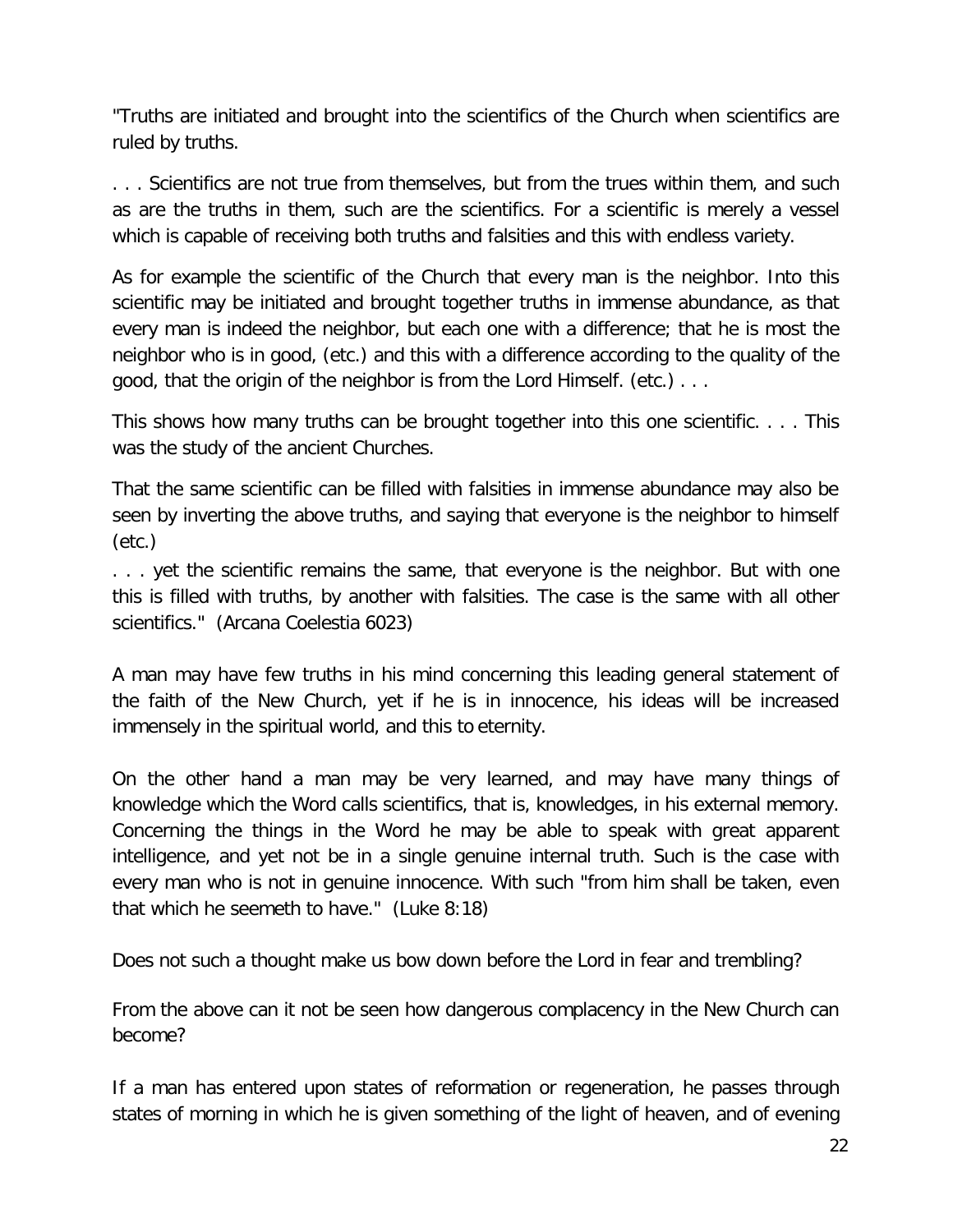when he is in obscurity; a man should be able to distinguish between the light and the darkness, else how can he cooperate with the Lord?

There are many passages in the Word which teach that good and truth with man are Divine, of which we will quote three or four.

"Angels are truths Divine because they are recipient of truths Divine from the Lord. . . . As Heaven is the Lord from the Divine Truth, so also is the Church." (Arcana Coelestia 9166)

Such a passage cannot be understood unless we realize that the word "Divine" is used in different senses in the Word.

We read: "The Divine Itself is in the Lord, but the Divine from Itself is the Divine from the Lord in created things." (Divine Providence 52)

"Man is able to receive the Divine; and he who is able to see the Divine and perceive it in himself cannot but be conjoined with the Lord. . . . What would the Lord do with the whole creation of the universe, unless He had created images and likenesses of Himself, to whom He could communicate His Divine?" (Divine Providence 324)

The difference between the Divine Itself, or the Divine above Heaven, and the Divine in heaven and the Church is like the difference between the fire of the sun and its heat and light received on earth.

We read: "Truth and good received from heaven is the Divine with man." (Arcana Coelestia 10,322)

"The Divine Truth is the Divine good appearing in heaven before the angels, and on earth before men and, although it is apparent, it is nevertheless Divine Truth because it is from the Divine Good, as light is the sun's, because from the sun." (Arcana Coelestia 3712)

"In the supreme sense, in which it is treated concerning the Lord, Heaven is the Divine Itself; but in the representative sense, in which it is treated of the man who is being regenerated, it is the inmost good and the true thence, which is from the Lord, such as there is in Heaven, and out of which is Heaven itself. This also is called Divine, because from the Lord." (Arcana Coelestia 3700)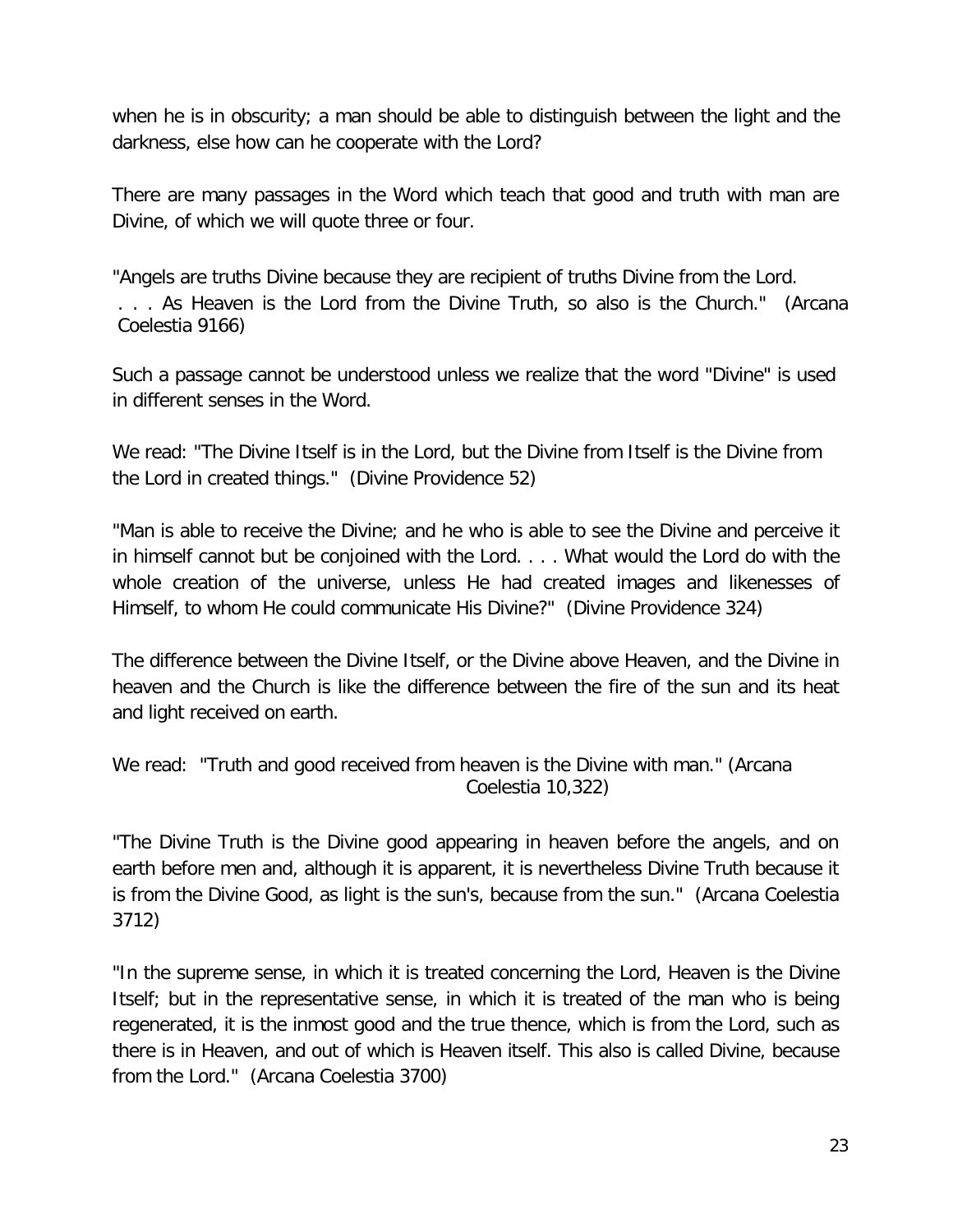The Word from inmost to outmost, even as to the letter, as regarded by the Lord is Infinite, and therefore above the comprehension of angel or man. It is however accommodated to man.

We read: "Divine Doctrine itself is the Word in the supreme sense, in which the Lord alone is treated of; hence Divine Doctrine is the Word in the internal sense, in which the Lord's Kingdom in the heavens and in the lands is treated of. Divine Doctrine is also the Word in the literal sense, in which things in the world and in the lands are treated of. But since the literal sense contains in itself the internal sense, and this the supreme sense, and altogether corresponds thereto by means of representatives and significatives, therefore the Doctrine thence is also Divine." (Arcana Coelestia 3712)

The Doctrine from the Word, which is Divine, is the Doctrine accommodated to man in the state he is in, and is not to be compared to the Divine of the Word from inmosts to outmosts, which is Infinite. No angel or man can see the Word in its infinity. They can see only those things in the Word which are manifested by the Doctrine they are in; for we read:

"The Word without Doctrine is not understood, and is like a lampstand without a lamp. By means of Doctrine therefore the Word is understood and is like a lampstand with a lighted lamp." (Doctrine of the Sacred Scripture 54)

The more a man is in genuine Doctrine the more he sees in the Word; but what he sees compared to what is in the Word is like a cup of water compared to the ocean. This is not only true of the internal of the Writings or Third Testament; it is also true of the letter. The letter as regarded by the Lord is infinite, but as first taken up by man it consists only of scientifics or knowledges in the external memory; on the other hand, as seen in the light of heaven by means of genuine Doctrine from the Lord, the glory of heaven is seen in the Writings as the Word of God.

As we have said, Mr. Hyatt first applied the Doctrine of the Sacred Scripture to the Writings or Third Testament. In Holland a similar development took place. In the writings of Mr. Hyatt, while he recognized the great importance of Doctrine which the Church draws from the Word, his main emphasis was on the nature and quality of the Writings as the Word. In Holland an equal emphasis was placed on the nature and quality of the Doctrine which the Church draws from the Word.

It was seen in Holland that the Doctrine of the Church is described as to its essence and origin in the twentieth chapter of Genesis as explained in the Arcana Coelestia,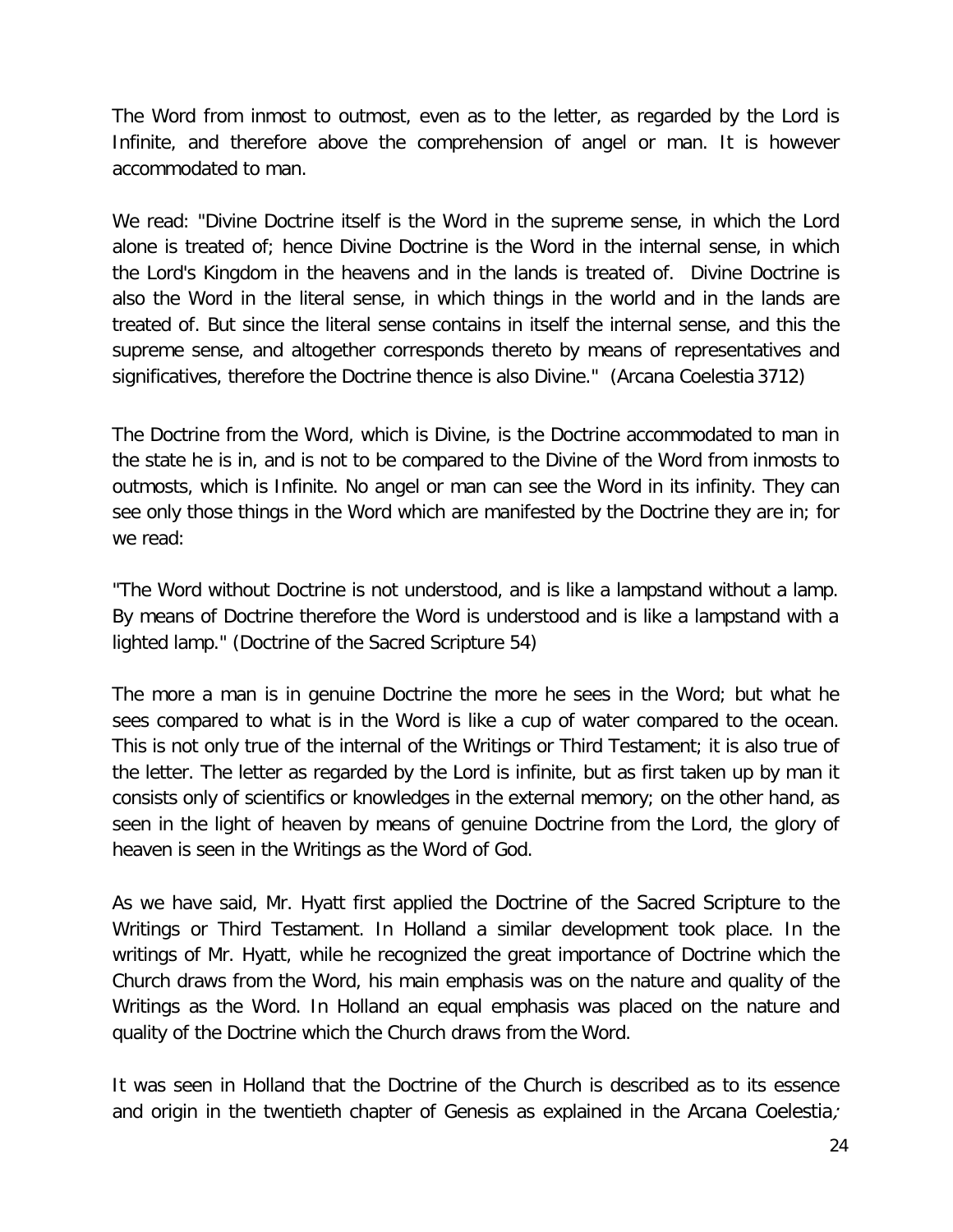and the states of the Church and of the man of the Church leading up to the formation of Doctrine, and the states following the giving of Doctrine, have been considered in articles and sermons.

What is said in these chapters involves very much indeed; such as the repeated ascent into the land of Canaan, the descent into Egypt and Philistia; severe temptations, followed by consolations, warfare and trials of different kinds. The Church and the men of the Church must pass through the states described in the Arcana Coelestia before they can come to the state in which they make Doctrine, which is spiritual from a celestial origin. Then there are innumerable states which follow.

To enter upon the more general things in relation to these matters would go beyond the purpose of this paper, and would fill a volume or more. As to the particulars and singulars which will be opened more and more to eternity, the words in the Gospel of John apply:

"And there are also many other things which Jesus did, the which, if they should be written every one, I suppose that even the world itself could not contain the books which should be written." (21:25) This is a prophecy of the opening of the Word to eternity in the New Church.

We will in this place say but a few words as to what is meant by, "The Doctrine is spiritual from a celestial origin," and "if the rational is consulted the Doctrine becomes null and void." (Arcana Coelestia 2497, 2538)

The celestial is love into the Lord from the Lord. To be in the celestial implies an attitude of mind, particularly a humility before the Lord, a willingness to give up the love of one's own intelligence, in order to be led by the Lord.

In the early days of the New Church, there were some who came under the impression that the Lord had made His Second Coming and was present in the Writings, and that man must therefore totally submit his rational to the Lord's presence in the Writings. This attitude of humility before the Lord in His Second Coming was the celestial origin, which enabled them to see that the Writings are the Word of the Lord; and apart from such an attitude no new Doctrine can be given to the Church.

In 1939, Principles of the Lord's New Church were drawn up which were, in a sense, a summary of the leading articles which had appeared in De Hemelsche Leer.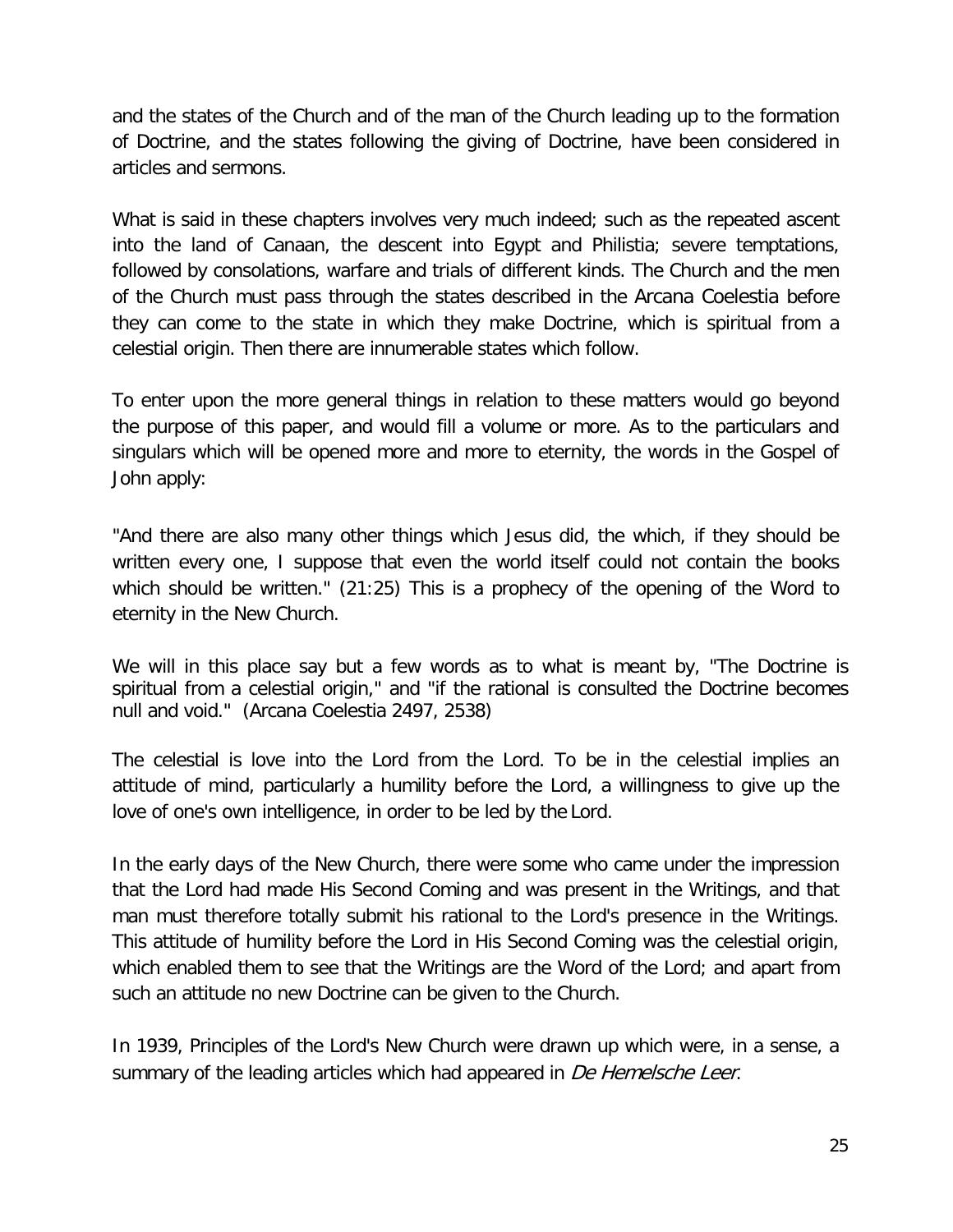These Principles read as follows:

"The Lord Jesus Christ, the One God of Heaven and earth, in the Writings of Emanuel Swedenborg has made His Second Coming. These Writings are the Word in the Third or Latin Testament for the New Church of the Lord. The words of this Third Testament are spirit and are life according to the mouth of the Lord in the Gospel of John, Chapter VI: verse 63: "The words that I speak unto you are spirit and are life." This Testament as to its spirit and its life is the objective Esse and Existere of the Lord in the midst of the Church. This Esse and Existere is present in firsts to lasts according to discrete degrees. The visibility of the Word is thus according to the opening of the discrete degrees of the mind of man. Through this objective Esse and Existere alone there is the redemption of tile human race. This redemption is directed upon the beginning of the human, which is in the inmost of the rational. (A.C. 2106) The Third Testament is therefore according to its essence in rational form. The literal sense as this appears to the world, is significative and representative.

"The Lord is omnipresent, omniscient and omnipotent, and thus present in the soul of every man of the present and future race. The Lord works from firsts, the presence in the soul, through lasts, the objective Esse and Existere of the Word in the Third or Latin Testament, to the forming of man "into an Angel of Heaven. Man cooperates as if from himself through his external obedience to the internal influx out of the soul, and through his internal obedience to the external objective Esse and Existere of the Word. Hereby comes into existence the appropriation as if from oneself of the things of the Lord, and man is in the Lord and the Lord in man. The Lord is then present not only in firsts and lasts with man, but also in intermediates, that is, within man. This internal is the Church in man. The essence of the Church thus concerns the true form in which the Lord is present. The presence of the Lord Himself is the understanding of the Word, or the Doctrine out of the Word. This presence is the spirit of the rational form or of the literal sense of the Third Testament, which is the internal sense. The internal sense is then the literal sense, and the literal sense the internal sense. Then there is the acknowledgment of the Second Coming of the Lord."

The sentence in these Principles which may appear obscure to some, reads;

"Man cooperates as if from himself through his external obedience to the internal influx from the soul, and through his internal obedience to the external Esse and Existere of the Word."

Much might be said about this sentence, but we will here only give a brief explication.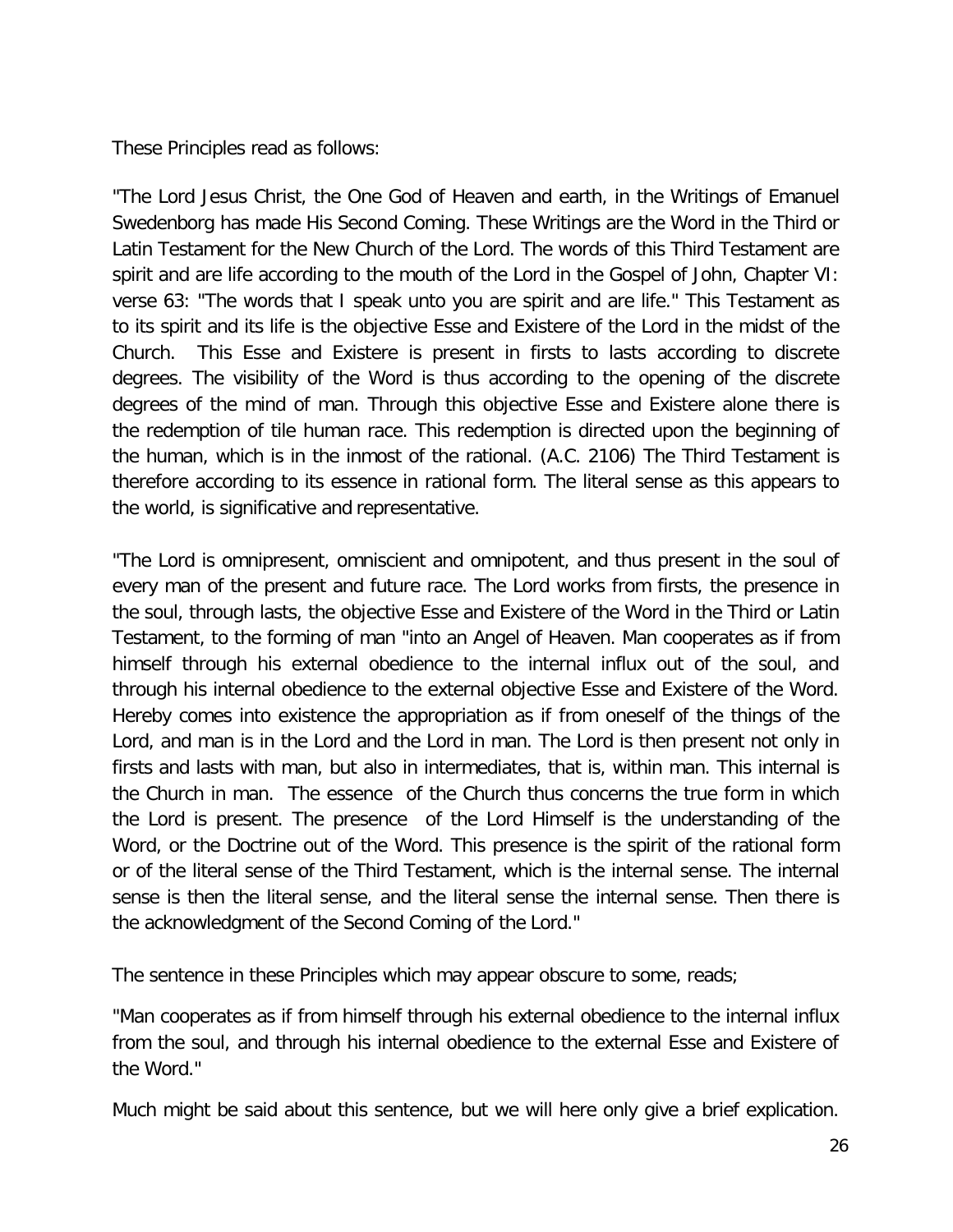In general it means that man cooperates with the Lord, as if of himself, through his external obedience to the internal influx from the Lord through his soul in working for an external life, which will be the basis of his internal life; and he obeys the Word in its spirit and letter in order that his internal mind may be opened and formed.

In 1949 further Principles of the Church were added. It may be noted that the Principles of 1939 were directed mostly to the Doctrine of faith; while the Principles of 1949 were directed principally to the Doctrine of life.

The Principles of 1949 read as follows:

"1. The question on which the deliberations of the Council were centered was the way in which the Church must go for its development.

"2. By virtue of His Second Coming in the Third Testament the Lord in His Divine Human is present inmostly in the mind of every man, and in the Third Testament His Divine Human is present outwardly. Between the Divine Human within man and the Divine Human outside of man all development of the Church takes place. For the Christian Church the Two Commandments were given in the New Testament, on which all things depended for them. For the New Church there are two corresponding essentials on which all development of the Church depends. The first is the acknowledgement of the Divine Human of the Lord. The second is the shunning of evils as sins against Him. In these two essentials of the Church are seen the two universals for the development of the Church. In the first lie all things of the interior development, in the second all things of the exterior development of the Church. In the first there is the ever more interior advance in the Doctrine of the Church, for the inmost of every development is ever a more interior seeing of the Divine Human of the Lord in the internal sense of the Word. In the second there is the ever more interior removal of the proprial will of man which opens the way for an ever more interior seeing of the Divine Human. These are the two universals by which the Church will come always into a more interior conjunction with the Lord.

"3. The Lord has glorified His Human and has come again in His Divine Human to the end that man may come into the image and likeness of Him. When man acknowledges that the Lord Jesus Christ is the God of heaven and earth, and that He has come again in His Third Testament, he receives an inmost feeling and idea of the Divine Human. This inmost feeling and idea becomes substantial and real only in the measure that in it there is the acknowledgement of the emptiness and voidness of the human of man and the longing that the man may become the image and likeness of the Lord. This inmost feeling and idea of the Divine Human is the very seed of the Lord in man which is to he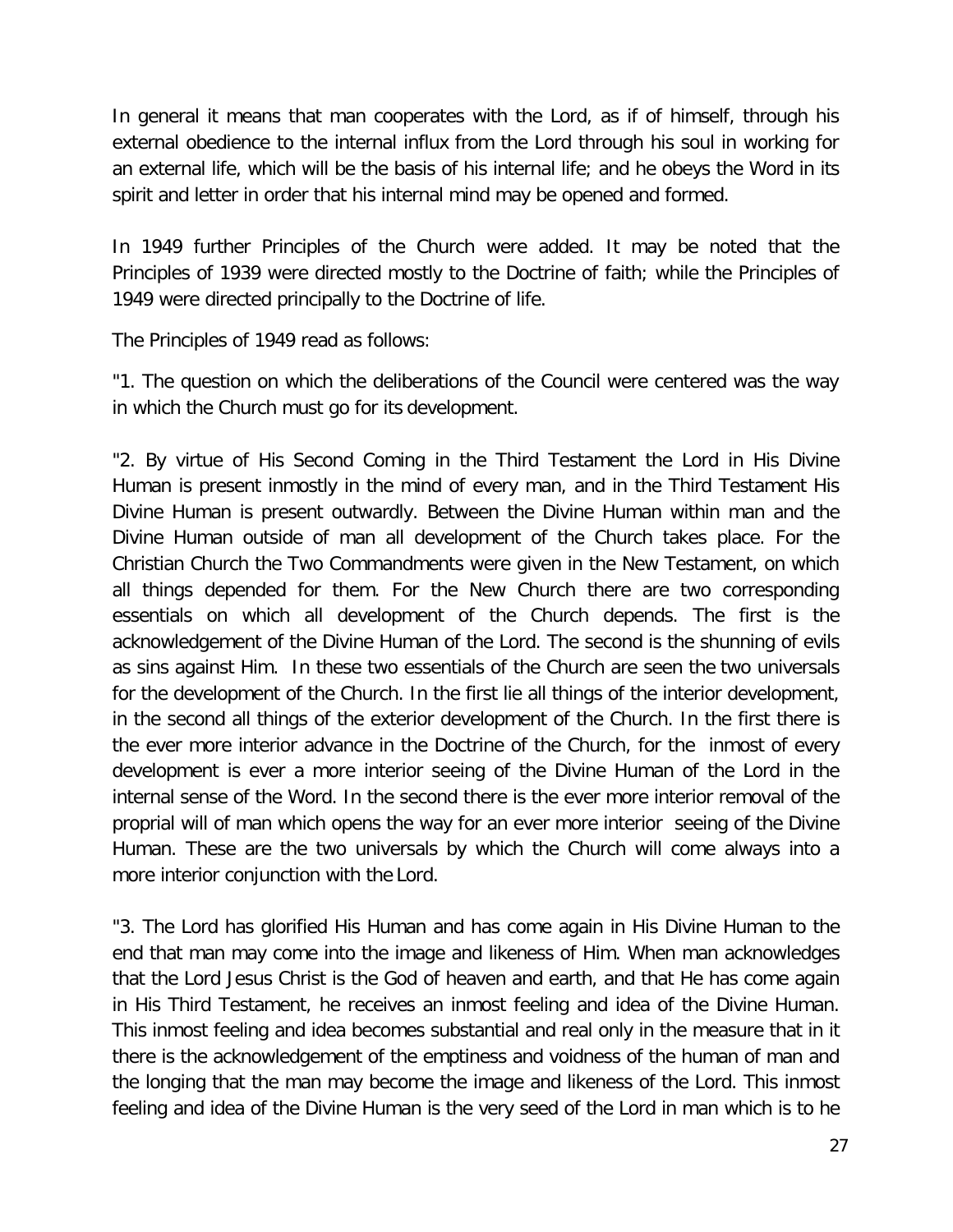formed in him. The forming and developing of this seed is the development of the Church in man.

"4. The forming of the seed of the Lord present in the inmost of the mind depends wholly upon the seeing and removing of the evils and falsities in the natural mind itself. Everyone has a mind from heredity and environment, the mind of the daily life. In this mind lie all the evils and falsities that prevent the forming of the seed of the Lord in man. This is the old human, the void and empty earth on which we stand. The Lord operates from inmosts through ultimates. When the ultimate is wholly in disorder the Lord cannot operate to the formation of the interiors. Even as it is said that no angel was created from the beginning, but that all angels are from the human race, formed as such by life in this world, so also with the seed of the Lord in man, there can be no formation of it whatsoever except in the measure that the ultimate mind is formed in him as a world in which the seed can have its ground. There must be a new external mind to act as the matrix for all development of the seed.

"5. This is a principle of all formation: that there is no reception in the inmost and therefore also not in the outmost except on the basis of change and repentance in the ultimate natural mind.

"6. Of the natural mind, of its nature and quality, the Church is still ignorant, since the importance of this mind has not yet been realized. Although we live in it continuously, we have scarcely seen its importance with reference to the development of the Church. If this mind is not seen, and if the real order into which it must come is not seen, the Church will lack the ground for its development.

"7. Man thinks that because he sees spiritual and celestial things in the Word and in the Doctrine of the Church, these things are in him and that he is in those things. He looks to heaven and imagines that the earth will take care of itself and is unaware of its importance in relation to heaven. To look to the Lord and to heaven in such a way, while at the same time skipping over and ignoring the natural mind in which a real human is to be formed, is to look to the Lord above the heavens only. It is to place the Divine Human above the heavens only, and not to direct the mind to the Divine Human in the heavens and in the Church. This, in the New Church, involves a similar separation of the Divine and the Human of the Lord as in the Protestant and Catholic Churches. Such an idea of the Lord lacks all real substance. With this idea the two universals of the Church are deprived of their essence in thought and in life.

"8. Of the two universals for its development the Church has centered its attention on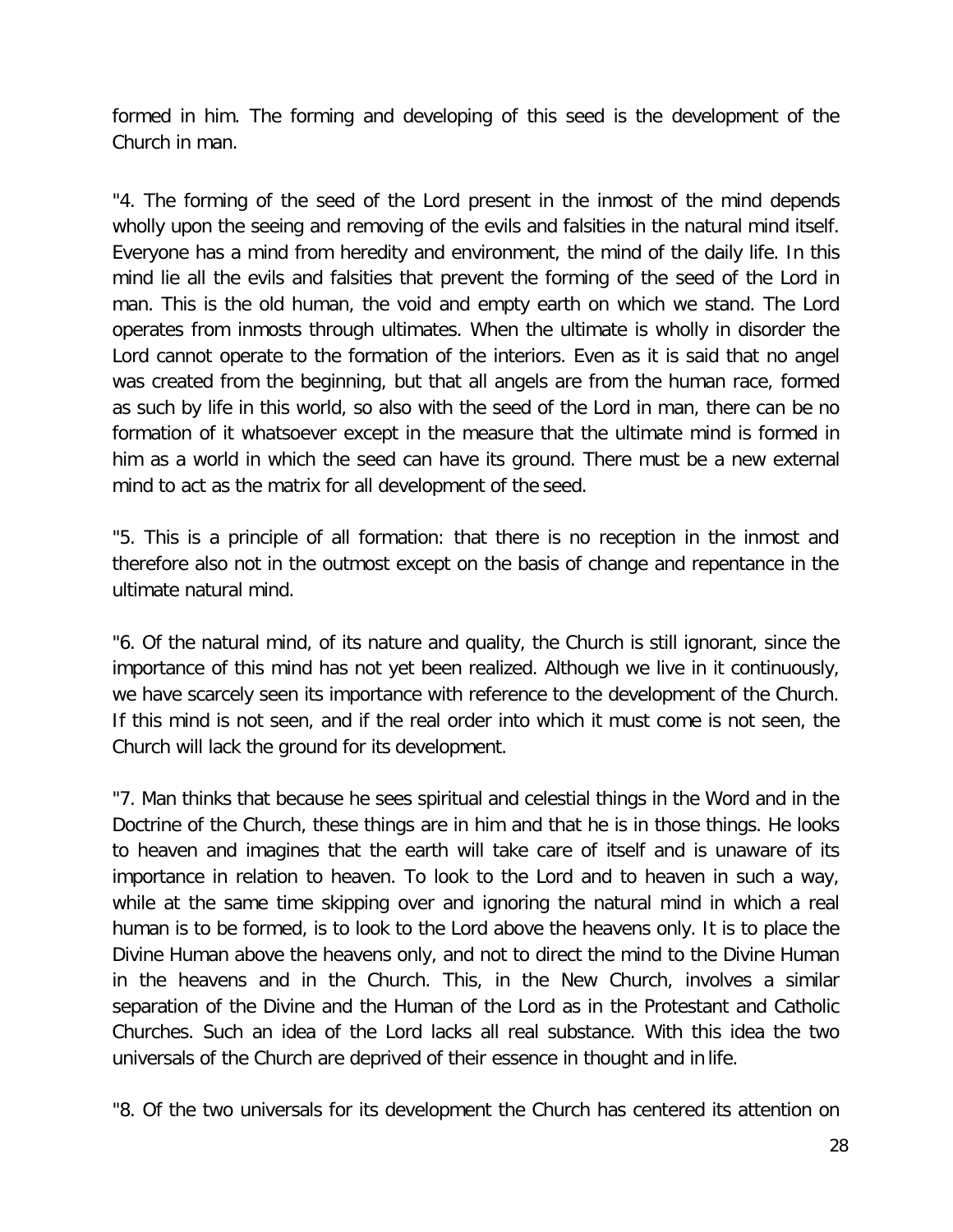the first and not on the second. And yet we know that it was on the book "Summary Exposition of the Doctrine of the New Church which is Meant by Nova Hierosolyma in the Apocalypse," in which the evils and falsities of the former Churches are described, that Swedenborg was commanded to write the words, "Hie Liber est Adventus Domini." This book, seen from within, reveals the nature of the evils and falsities which will arise from the old human every time the New Church comes into a new state for its development. If these evils and falsities are not shunned, the Church will not come into the new plane for its development.

"9. When the Church does not acknowledge that the Divine Human is to be in the human of man, there can be no operation of the Divine Human in the Church. If man then shuns evils, he will shun them not out of himself from the Lord, that is, for the sake of the formation of the seed, for the Coming of the Lord in him, but for the sake of the appearing life only, which is from his old human, his proprium. As a consequence he will take the things of the Word and will put them directly outermost in his appearing life, and thus in the external man; and thus he will leave intact the essence of the old human, his proprium, which is his internal man. Outwardly he will have heaven, but inwardly there will be hell, even as is described of the insincere and unjust man in the *Arcana Coelestia*, number 9283, that with him the external is an image of heaven and the internal an image of hell. Such a heaven is an imaginary heaven. The devil itself wants nothing more than to have such a heaven in which he can rule, posing therein as an angel of light.

"10. The Church must center its attention also on the second universal because otherwise the natural will be overlooked and the Church will remain ignorant of what the natural mind must be. In the Word itself, in the Third Testament, are described the truths of the natural mind. But how are these truths to be born in the Church? They are not seen by the activity of the reasoning in doctrinal things. Such activity skips over every essential natural thing. Nor are they seen by a mere taking up of the Sense of the Letter of the Word. In the inmost of the new substance of the Divine Human of the Lord, which substance the Church has received by the Doctrine of the Church as being spiritual out of celestial origin, there is a love, as a new end, which longs to have its conjunction with the natural. Therefore the doctrinals want to order the natural. But the Church in its struggle for that ordering will be led by the Lord to see that the new end can only be in its own in the natural. Then the Word again will be the only basis for the development of the Church, which basis by means of the doctrinals of the Church has become of all interior natural quality. As the Lord works from firsts through lasts in man, the genuine truths of the natural mind will become visible in the measure that the evils and falsities are shunned in the external man and the internal man is formed and opened by the Lord. Man works as if from himself by his external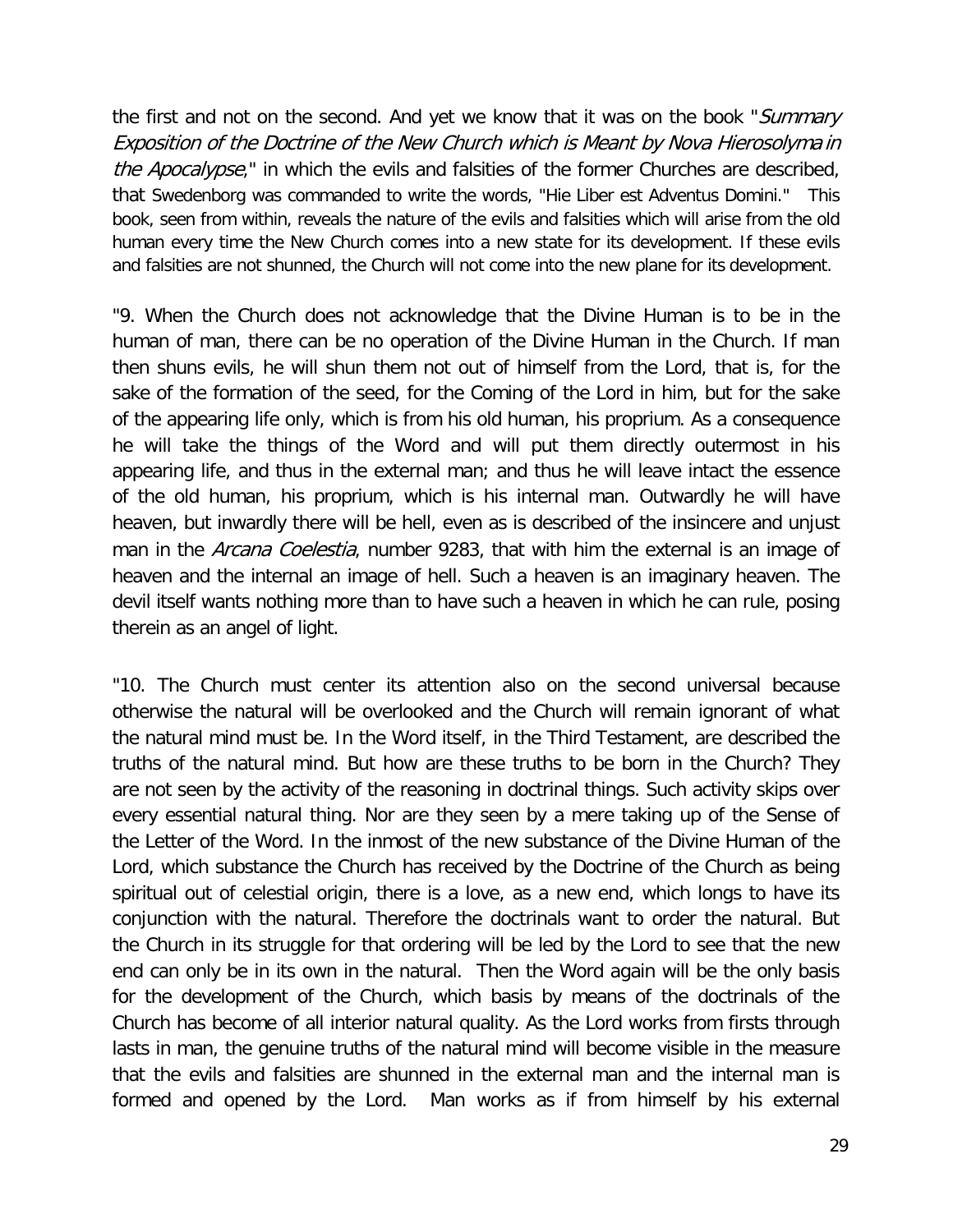obedience to the internal influx out of the soul and by means of his internal obedience to the external objective Esse and Existere of the Word."

The Church is still in its early states, and our understanding of the Third Testament is very little compared to the more advanced states of the Church of the future. Still the things of Doctrine or the understanding of the Word that the Lord has already given to the Church are most precious.

What would the Church be without the Doctrine that the Writings are the Word?

If we have little desire to know and understand the character and quality of the Third Testament, we have little love to the Lord; for the Third Testament is the Lord as He has revealed Himself in His Divine Human to the New Church.

If we read the Writings in natural light, we see them as books treating about the Lord, the Church and other matters; but if our eyes were to be opened to celestial light, we would see the Third Testament as the Lord Himself in Glory as He appeared to the three Apostles on the mountain, and to John, as described in the Apocalypse.

For we read: " 'And in the midst of the seven golden lampstands one like unto the Son of Man,' signifies the Lord as the Word. . . . He represents Himself as the Word, because the New Church is treated of, which is a Church from the Word and according to the understanding of it." (Arcana Revealed 44)

### NOTES ON THE DEVELOPMENT OF DOCTRINE IN THE CHURCH

By RT. REV. PHILIP N. ODHNER

These are certain general laws given in the Third Testament in relation to the development of Doctrine in the Church. These laws should be known and carefully considered in connection with the history of Doctrine in the New Church. These laws are all closely related with one another.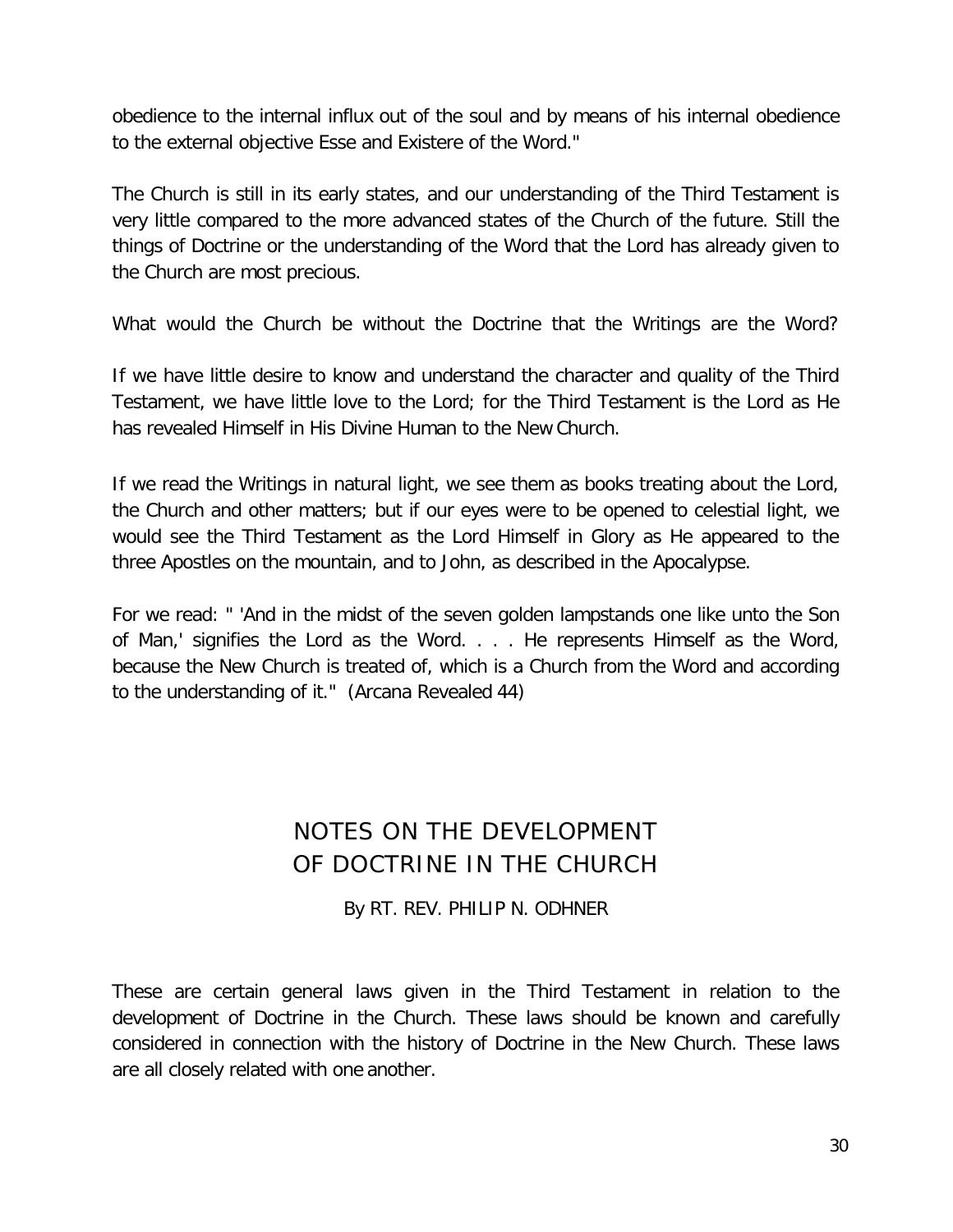### 1. That in the beginning of any Church the Word is at first closed as to its internal things, and only opened later:

Arcana Coelestia 3769 "And a great stone was on the mouth of the well." That this signifies that it was closed, namely, the Word, can be evident without unfolding. The Word is said to be closed when it is understood only as to the sense of the letter, and all that which is there is taken for what is doctrinal. And it is still more closed when those things which favor the cupidities of the love of self and the world are acknowledged for doctrinals, for these especially roll a great stone over the mouth of the well, that is, close the Word. And then it is as if they do not know, nor will to know that there is an interior sense in the Word, when nevertheless they can know this from many places where the sense of the letter is unfolded as to the interior sense."

Arcana Coelestia 3773 "In the beginning, when any Church is being instaurated, then first the Word is closed to them, but then it is opened, the Lord so providing, and then they learn that all doctrine is founded on these two commandments, that the Lord must be loved shove all things and the neighbor as themselves. When these two precepts are for an end, then the Word is opened, for all the Law and all the Prophets, that is, the whole Word, so depend on these that all things are therefrom and all things refer themselves to them. And because they are then in the beginnings of the true and good, they are illustrated in the single things which they see in the Word."

That this law applies to the Third Testament and to the New Church is evident from the fact that through most of its history the Church has taken its Word for its doctrine, and that it has not acknowledged that everything in its Word refers to love into the Lord and love toward the neighbor.

#### 2. That a new revelation of the Word has been given only when the Church has been so vastated that no good is left with men, and when the Word cannot be internally acknowledged and received, and so cannot be profaned.

Arcana Coelestia 3398 "It is most especially provided by the Lord that the Divine Good and True may not be profaned. And it is provided especially through this, that a man who is such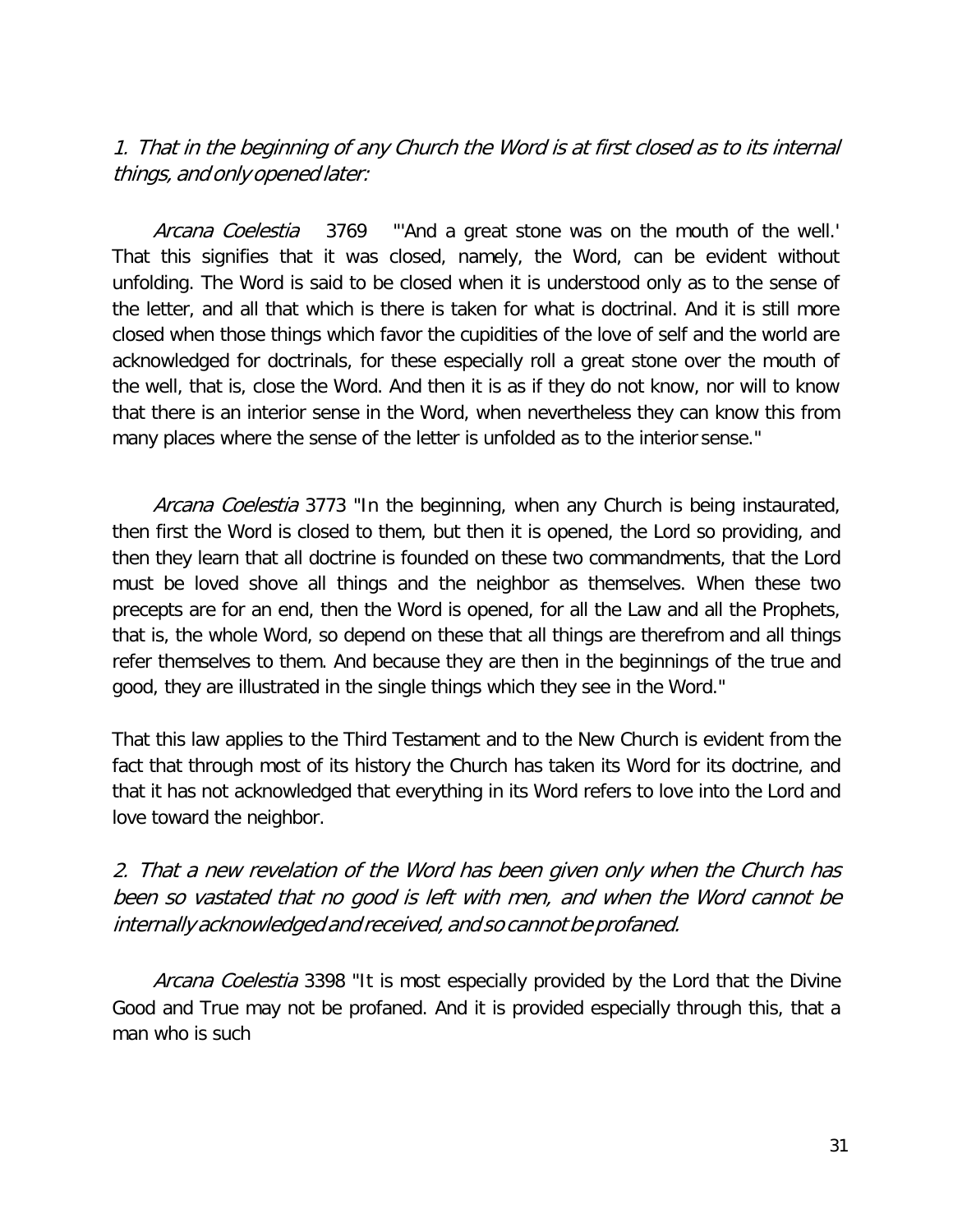that he cannot otherwise than profane is withheld as far as possible from the acknowledgment and faith of the true and good. . . . This also was the cause why the Lord did not come into the world and reveal the internal things of the Word until there was no good remaining with them, not even natural good, for they could then no longer receive any truth even to internal acknowledgment, (for good is that which receives), thus they could not profane it. . . . It is for the same reason that now the arcana of the internal sense of the Word are revealed, because at this day there is scarcely any faith, because not any charity, thus because it is the consummation of the age; and when this is the case, then they can be revealed without the danger of profanation, because they are not interiorly acknowledged."

This number has been chosen from many giving this law because it specifically speaks of the reception of the Third Testament in the New Church.

It may be supposed by some that the condition here described applies to those outside of the Church, and not to those who are in the Church, and that anyone who receives the Third Testament must be exempt from this danger of profanation. But it can be clear to anyone who reflects on the matter that this number is speaking of an internal acknowledgment of the truths of the Word, and not of an external acknowledgment and reception of them. The Word is of such a nature that it can be externally received without the danger of profanation, and this external reception can prepare the way for an internal reception of it. If this were not the case it would make no sense to say that the Lord waits to give the Word until an internal acknowledgment of it is no longer possible.

#### 3. That the Word must be received externally, before it can be received internally.

Arcana Coelestia 3857 "The Lord in the Word spoke according to the grasp of man and according to his appearances. The literal sense of the Word is such; but still it is such that it has the internal sense in itself, in which are interior trues.

Thence now it is that of Leah it is said that Jehovah opened her womb, and that Rachel was barren. For by Leah is represented the affection of the exterior true and by Rachel the affection of the interior true, as said.

But it was provided by the Lord, because exterior trues are the first trues which man learns, that through them he can be introduced into interior trues; and this is what is signified by that at last God remembered Rachel, and hearkened to her and opened her womb. (Gen. 30:22)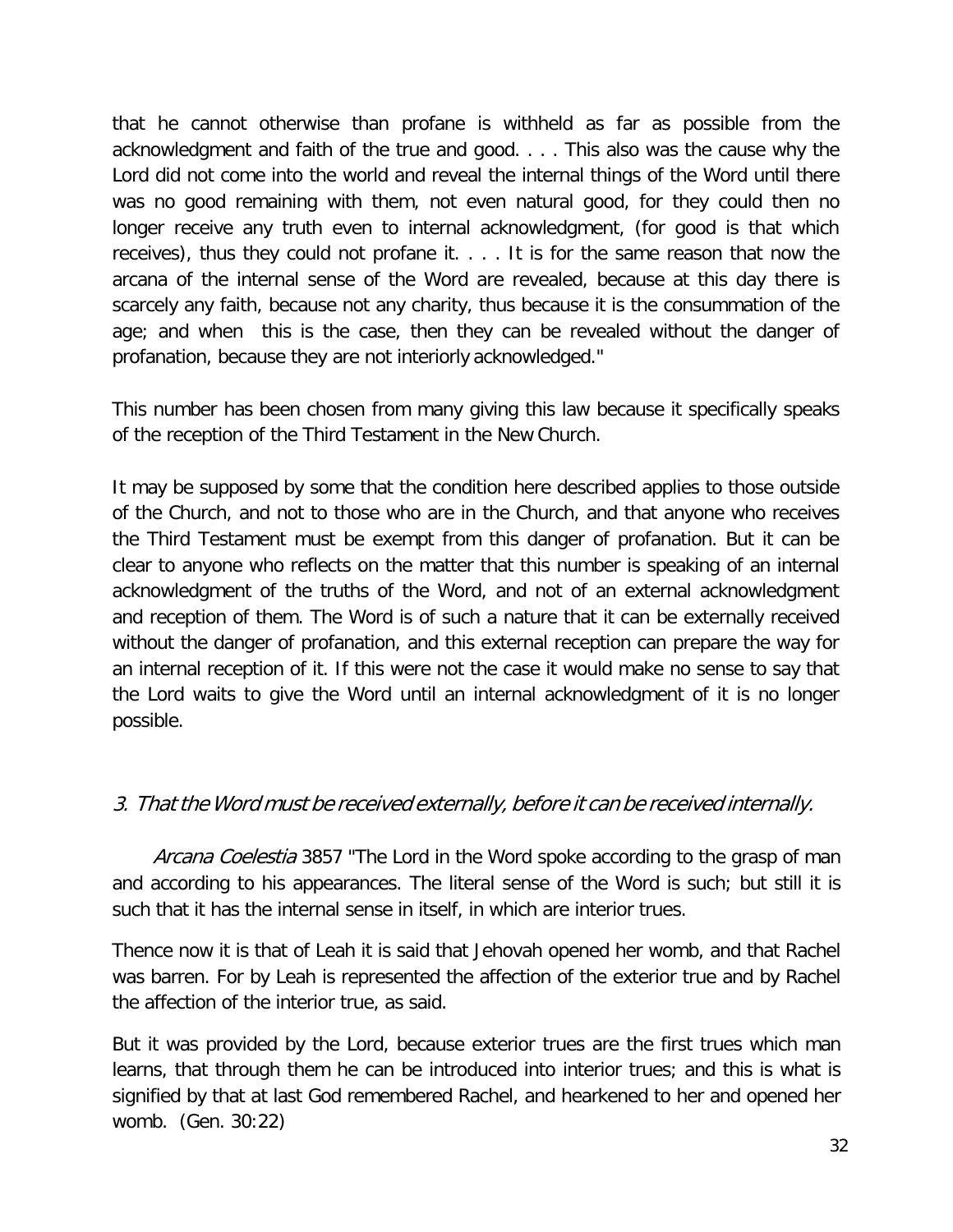These things can be evident from the Churches which were from ancient time, and from their doctrinals, that namely, their doctrinals were formed from external trues; as from the Ancient Church which was after the flood: its doctrinals for the most part were external representatives and significatives, in which internal trues had been stored up. The greatest part of them were in holy worship when in externals.

If anyone in the beginning had told them that those representatives and significatives were not the essentials of Divine worship, but the celestial and spiritual things which they were representing and signifying, they would have rejected it altogether, and thus there would have been no Church.

Still more the Judaic Church, if anyone had said to them that rituals have their holy from the Divine things of the Lord which are in them, they would not at all have acknowledged it. Such also was man when the Lord came into the world, and still more corporeal, and those in the Church above the rest.

This is clear from the disciples themselves who were continually with the Lord, and heard so many things about His Kingdom, and still nevertheless they could not yet perceive interior trues. . . . If it had been said to them that by the disciples they were not meant, but all who are in the good of love and of faith, . . . they would have rejected the Lord and would have gone each one to his own business, leaving the Lord.

That the Lord so spoke to them was in order that they might receive, and through those things be introduced into internal trues; for in those external things which the Lord spoke, internal things lay stored up, which open in time; and when they are open, those external things are dissipated, and serve only for objects of thinking about internal things."

Men are introduced first into an external understanding of the Word so that by a life according to the external trues, their evils may be so far removed that they can receive interior trues without the danger of profanation. This is true of each man of the Church, and of the Church as a whole.

4. That the above laws are involved in what is said about Enoch in Genesis 5:24, "that he was not; for Gosh took him," and about the Man-Child in the Apocalypse 12:5, that he was "caught up to God and His throne."

Apocalypse Explained 670 "At the end of the Church, when there is no faith because no charity, the interior things of the Word are manifested which will serve the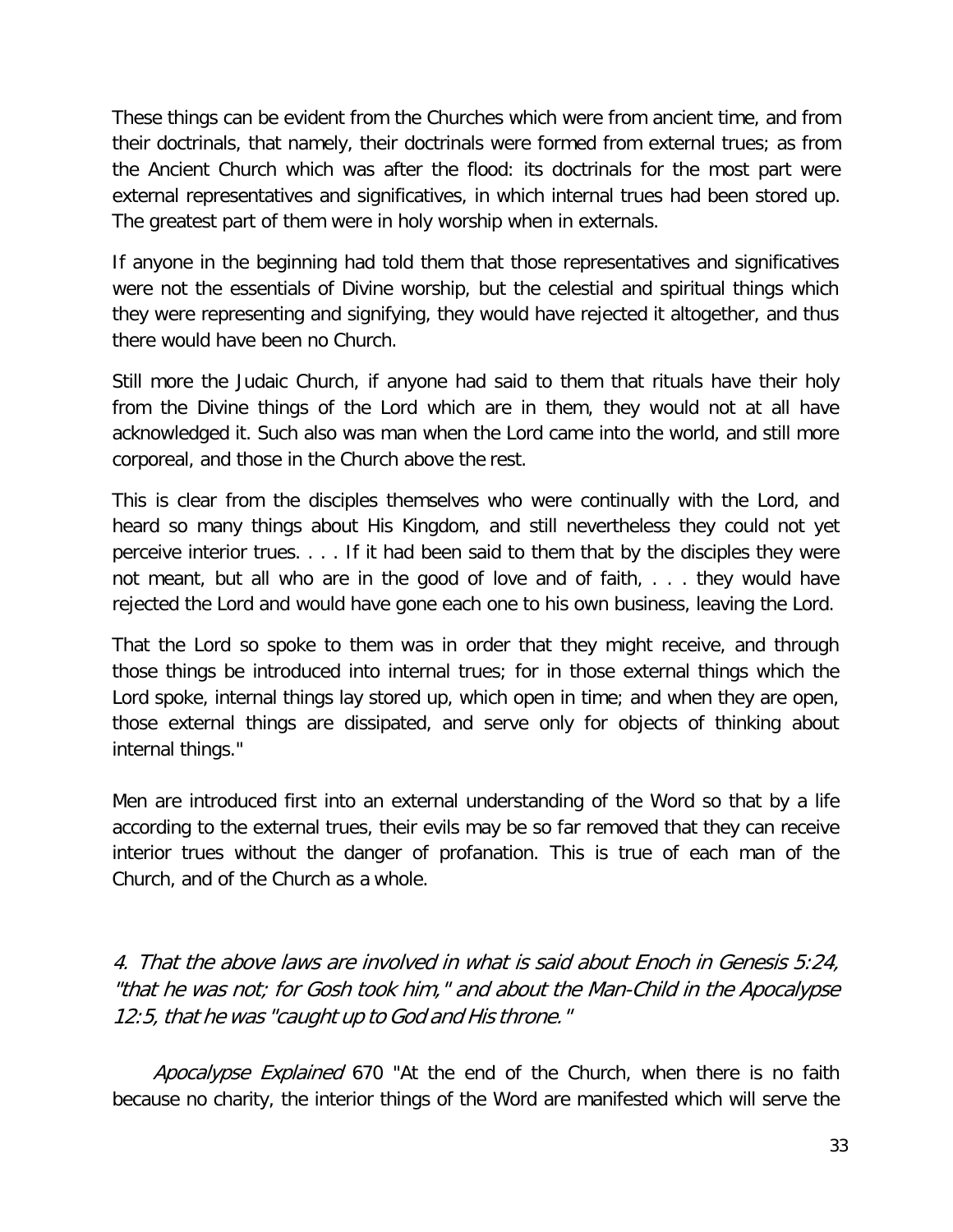new Church for doctrine and for life. This was done by the Lord Himself when the end of the Jewish Church was at hand. The Lord then came into the world and opened the interior things of the Word, especially concerning Himself, love into Him and love toward the neighbor, and faith into Him, which things formerly lay stored up in the interiors of the Word, because in its representatives, and therefrom in the single things of the Church and of worship. Therefore those trues which the Lord disclosed were interior trues and in themselves spiritual, which afterwards served the new Church for doctrine and life. . . .

But still they were not immediately received, but only after a noteworthy lapse of time. . . . because they could not he received before all things in the spiritual world had been reduced into order; for the spiritual world is conjoined to the natural world with men; wherefore unless that world had first been reduced into order, the goods of love and trues of doctrine could not be understood or perceived by men in the natural world.

. . . A similar thing was done when the Most Ancient Church came to its end. The representatives of celestial things which were with the Most Ancients were then by those called Enoch collected into one and reserved for the use of the new Church after the flood. . . . With these things it was likewise done, namely, that they were separated from the evil by being taken into heaven and thus guarded, and this even till the old Church had come to its last, and when a new Church was to be instaurated.

. . . Similarly it was done at this day. This Church, which is called Christian, at this day has come to its end; wherefore now the arcana of Heaven and of the Church have been revealed by the Lord to serve a new Church which is meant by Nova Hierosolyma in the Apocalypse, for doctrine and for life.

This doctrine also has been taken into Heaven lest it should be harmed by the evil before the instauration of a new Church. This therefore is what is signified by these things about the two witnesses, that they ascended into Heaven, and also by the words of the following chapter where it is treated of the woman about to bring forth a child before whom stood the dragon, that the boy was caught up to God and His throne."

Apocalypse Explained 728 "'And her child was caught up to God and His Throne' signifies protection of the Doctrine by the Lord, because it is for the New Church.

This is evident from the signification of the Child or Male Child . . . that it is Doctrine out of the Word, and indeed the doctrine of the true, that is, the doctrine of love into the Lord and of charity toward the neighbor, and finally of faith. . . . And as that doctrine will be the doctrine of the Church which is called Nova Hierosolyma, protection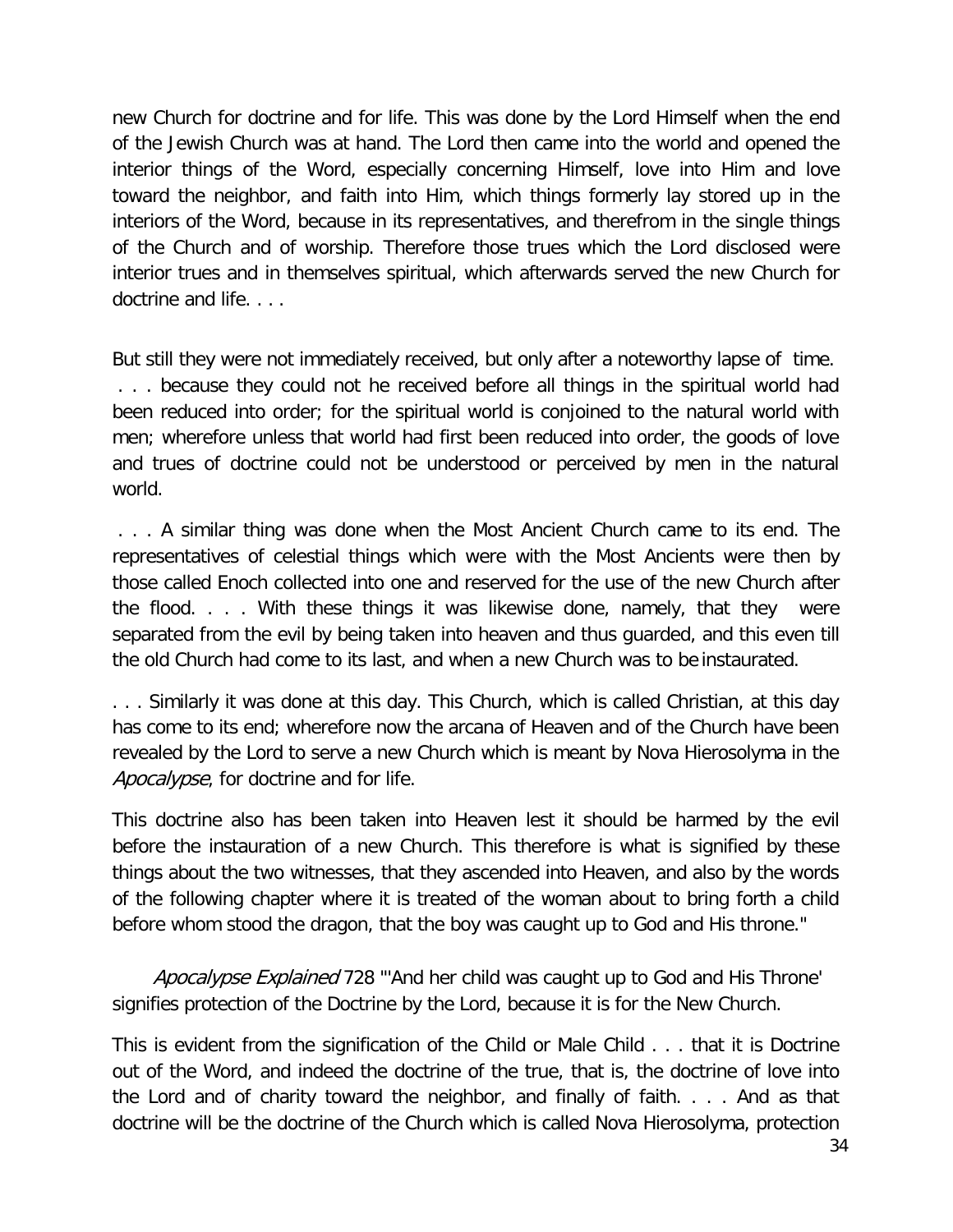is said, because for the New Church.

That it was caught up to the Lord and to Heaven is because that doctrine is from the Lord, and Heaven is in that doctrine.

A similar thing as is here said of the Child born from a woman, that it was caught up to God, is said of Enoch son of Jared, but in these words, 'Enoch walked with God and was no more, because God took him.'

. . . Because the Lord foresaw that that spiritual perception (which was with the Most Ancients) would perish with their posterity, and with that perception the cognition of correspondences through which there was conjunction of the human race with heaven, therefore the Lord provided that certain ones who lived with the Most Ancients should gather into one the correspondences and bring them into a codex. These were they who are meant by Enoch, and that codex is what is signified.

The codex, because it was to serve the Churches about to come, which were to be instaurated by the Lord after the flood, for the knowledge and cognition of spiritual things in natural things, was conserved by the Lord into their use, and also guarded lest the ultimate posterity of the Most Ancient Church, which was evil, should bring harm to that codex."

It is evident that the books of the Third Testament were not caught up to Heaven, nor the codex made by the Church Enoch. What was caught up to Heaven, or reserved for the use of the coming Church, was the doctrine, the internal sense, the interior trues, the real meaning of the Third Testament, in which all things refer to the Lord, and to the loves from Him which make Heaven and the Church.

From these things it is clear that it was of the Divine order that the New Church should in the beginning, and for a long time, regard the Third Testament as its doctrine, without realizing that it contained an internal sense in which are the real things of Heaven for the Church. And it was also of order that when the Church had lived according to the external sense of the Third Testament, the acknowledgment of its